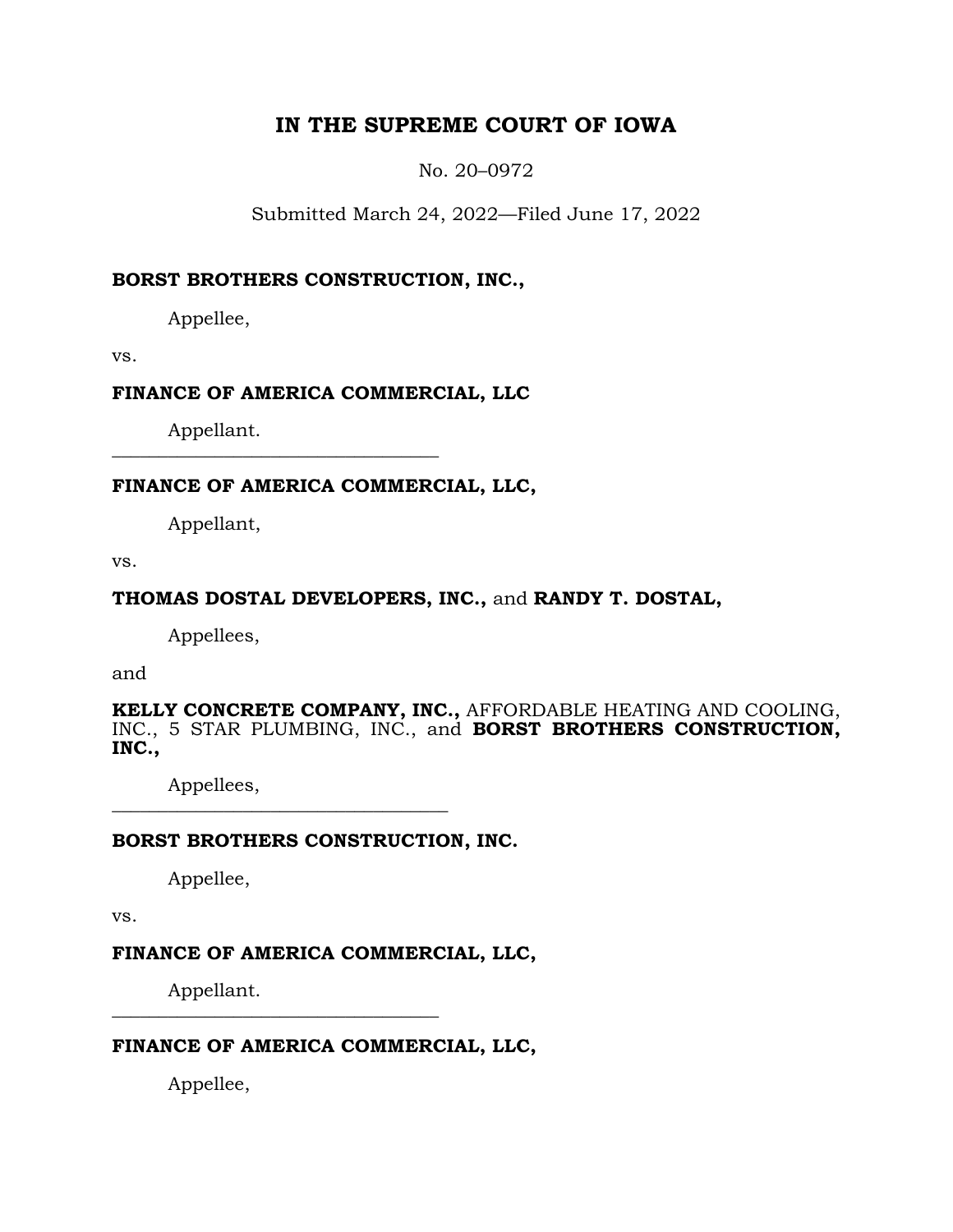vs.

#### **THOMAS DOSTAL DEVELOPERS, INC.,** and **RANDY T. DOSTAL,**

Appellants,

and

**KELLY CONCRETE COMPANY, INC.,** DARNELL HOLDINGS, LLC d/b/a DARNELL CONSTRUCTION, AFFORDABLE HEATING AND COOLING, INC., 5 STAR PLUMBING, INC., **BORST BROTHERS CONSTRUCTION, INC.,** and KEN-WAY EXCAVATING SERVICE, INC.,

Appellees.

On review from the Iowa Court of Appeals.

Appeal from the Iowa District Court for Linn County, Mary E. Chicchelly, Judge.

A commercial lender seeks further review of a court of appeals decision affirming the validity and superiority of certain mechanics' liens. **DECISION OF COURT OF APPEALS AFFIRMED; DISTRICT COURT JUDGMENT AFFIRMED IN PART AND REVERSED IN PART ON APPEAL, AFFIRMED ON CROSS-APPEAL.**

Mansfield, J., delivered the opinion of the court, in which Christensen, C.J., and Appel and Waterman, JJ., joined. McDermott, J., filed a dissenting opinion, in which McDonald and Oxley, JJ., joined.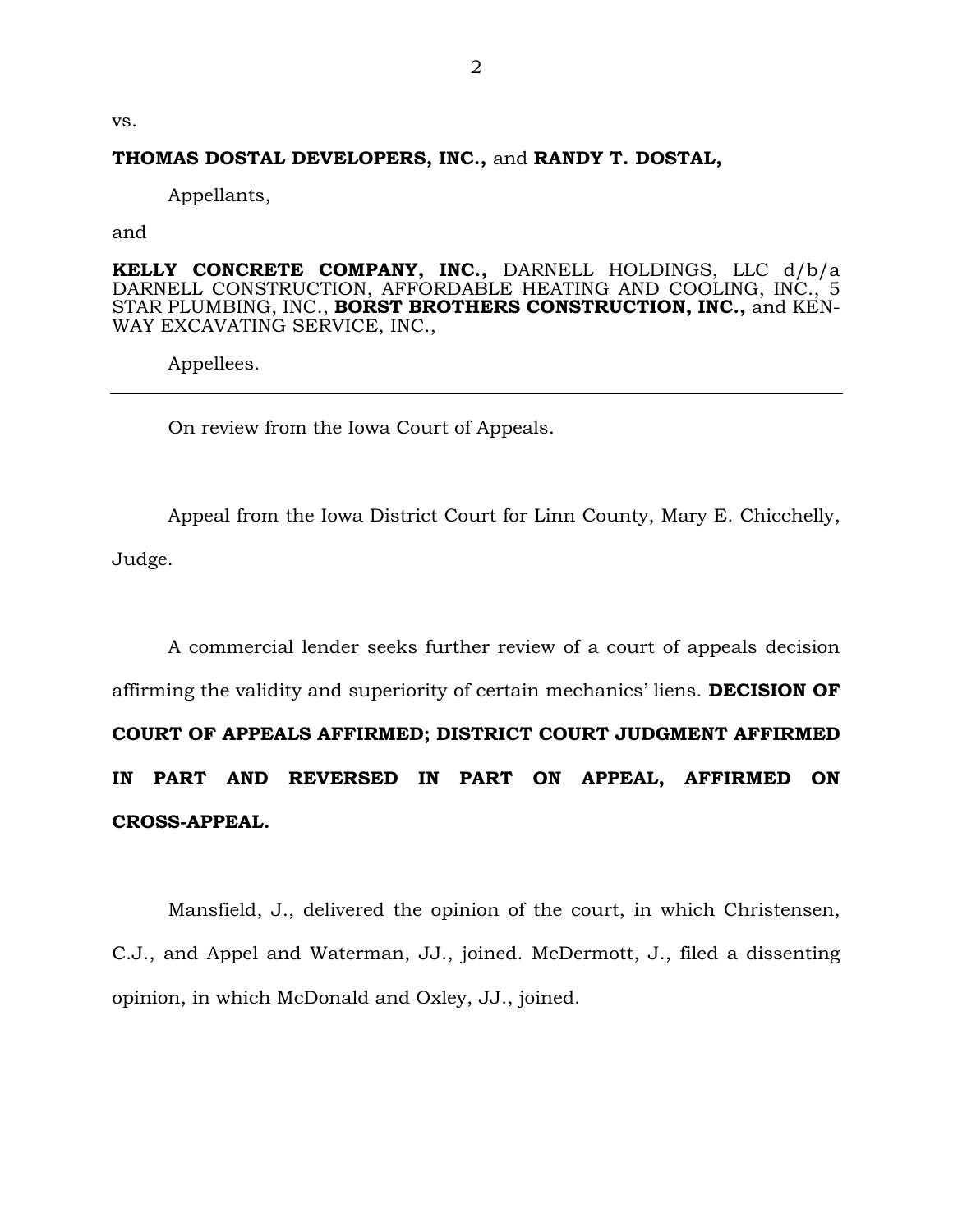John F. Fatino of Whitfield and Eddy, P.L.C., Des Moines, for appellant Finance of America Commercial, LLC.

Matthew L. Preston, Brad J. Brady, and David T. Meyers (until withdrawal) of Brady Preston Gronlund PC, Cedar Rapids, for appellee Borst Brothers Construction, Inc.

S.P. DeVolder of The DeVolder Law Firm, P.L.L.C., Norwalk, for appellees Thomas Dostal Developers, Inc. and Randy T. Dostal.

William H. Roemerman of Elderkin & Pirnie, P.L.C., Cedar Rapids, for appellee Kelly Concrete Co., Inc.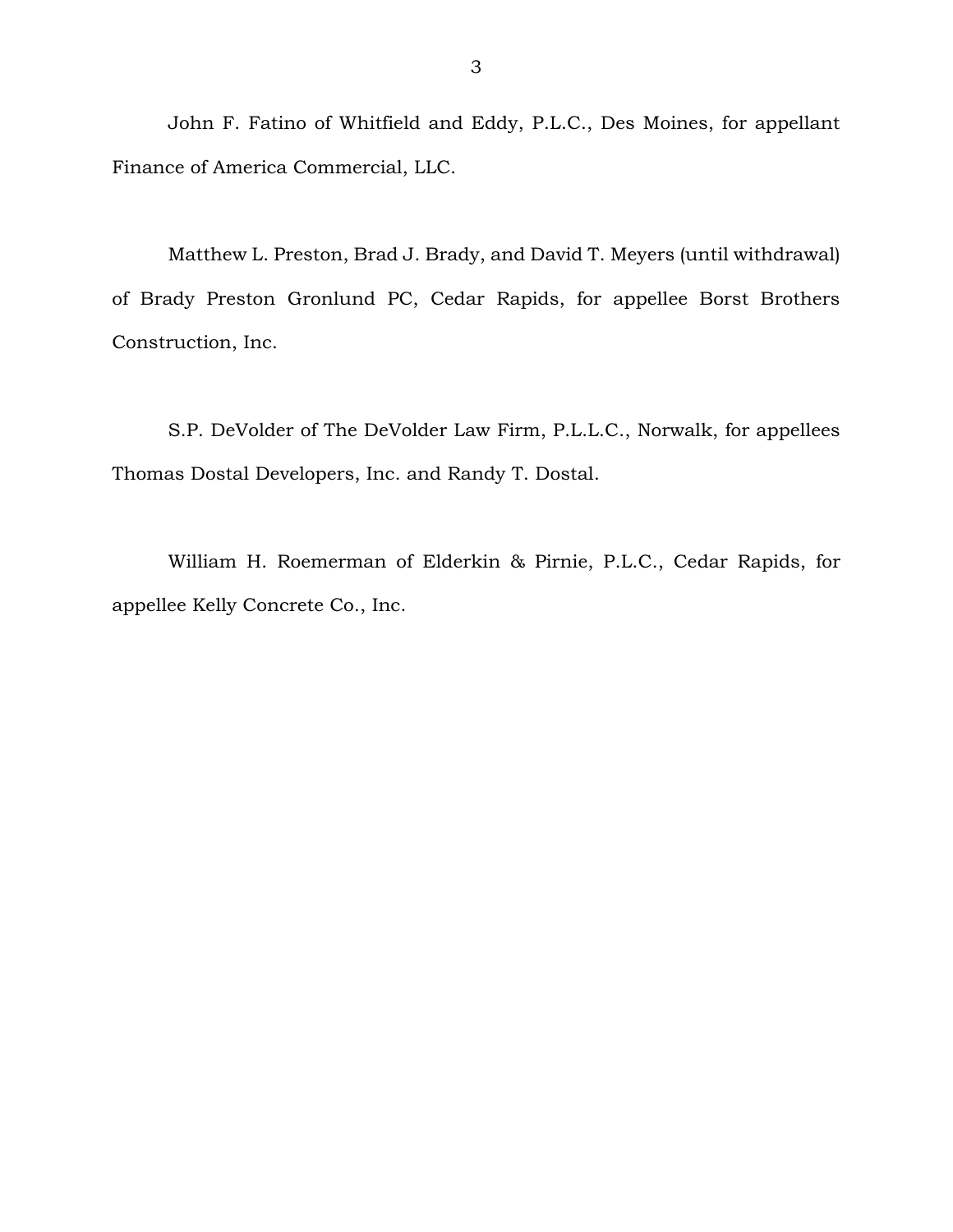#### **MANSFIELD, Justice.**

#### **I. Introduction.**

Since 2012, Iowa has used a centralized, internet-based registry for mechanics' liens. To assure the smooth functioning of this registry, and also assure that homeowners and buyers are aware of the risk that such liens may be placed on a property, general contractors and owner-builders are supposed to post a notice of commencement of work to the central registry within ten days of starting work on a residential construction project. If that doesn't occur, a subcontractor may nonetheless post the notice. Indeed, if no notice has already been posted, a subcontractor must do so before posting a preliminary lien notice and obtaining a mechanics' lien.

In this case, an owner-builder didn't post notices of commencement on the registry for five residential lots that it was developing. Accordingly, two subcontractors did so, several months after the construction work had actually begun. When the project went into default, a priority dispute arose between these two subcontractors and the commercial lender for the project. The commercial lender claimed that its previously recorded mortgages had priority; the subcontractors argued that their mechanics' liens came first. The district court found in favor of the subcontractors, as did the court of appeals. We granted the lender's application for further review.

We now agree with the courts below and conclude that the 2012 law didn't change the principle that mechanics' liens will, in some circumstances, have priority over previously recorded mortgages. We also conclude that the ten-day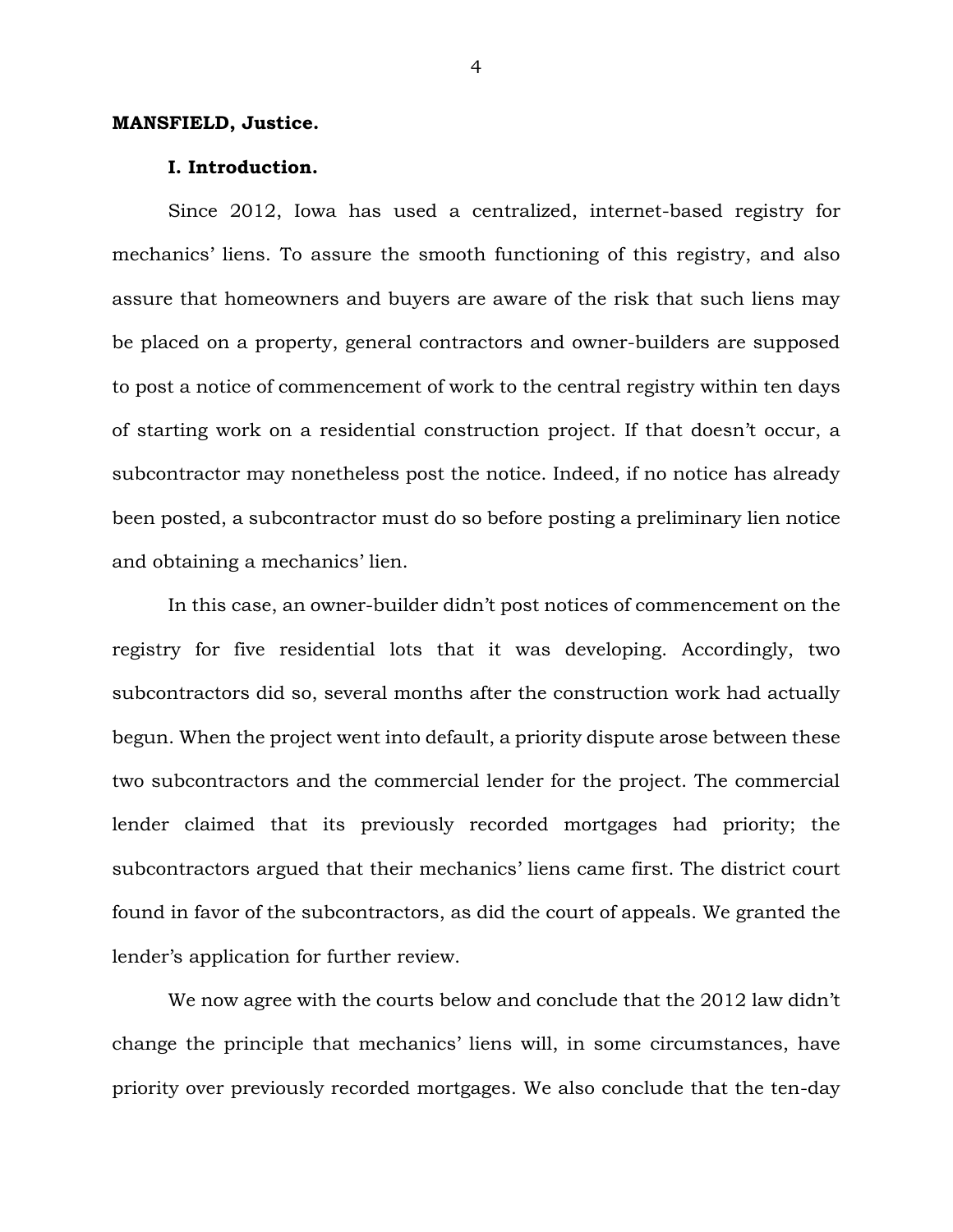deadline for posting the notice of commencement to the registry applies to general contractors and owner-builders but not to subcontractors. While the statutory language in isolation is potentially ambiguous, context provides clarity. It wouldn't make sense to allow subcontractors to step in only if the general contractor or owner-builder fails to post the notice of commencement within ten days, while requiring subcontractors to meet the same ten-day deadline. Meeting a missed deadline is impossible.

For these reasons, we affirm the decision of the court of appeals and the judgment of the district court on the questions of lien validity and priority in this case. On the remaining appellate issues, we let the decision of the court of appeals stand, although we modify its reasoning on one evidentiary point.

#### **II. Background Facts and Proceedings.**

**A. Background Facts.** This case concerns a residential property development project in Cedar Rapids known as Hawks Point Seventh Addition. Five of the thirty-two lots are at issue here: Lots 5, 6, 7, 8, and 10. Thomas Dostal Developers, Inc. owned these properties and served as general contractor for their development.

In November and December 2017, Dostal Developers entered into five commercial loans with Finance of America Commercial (FAC)—one loan for each property. All five loans were memorialized by promissory notes, secured by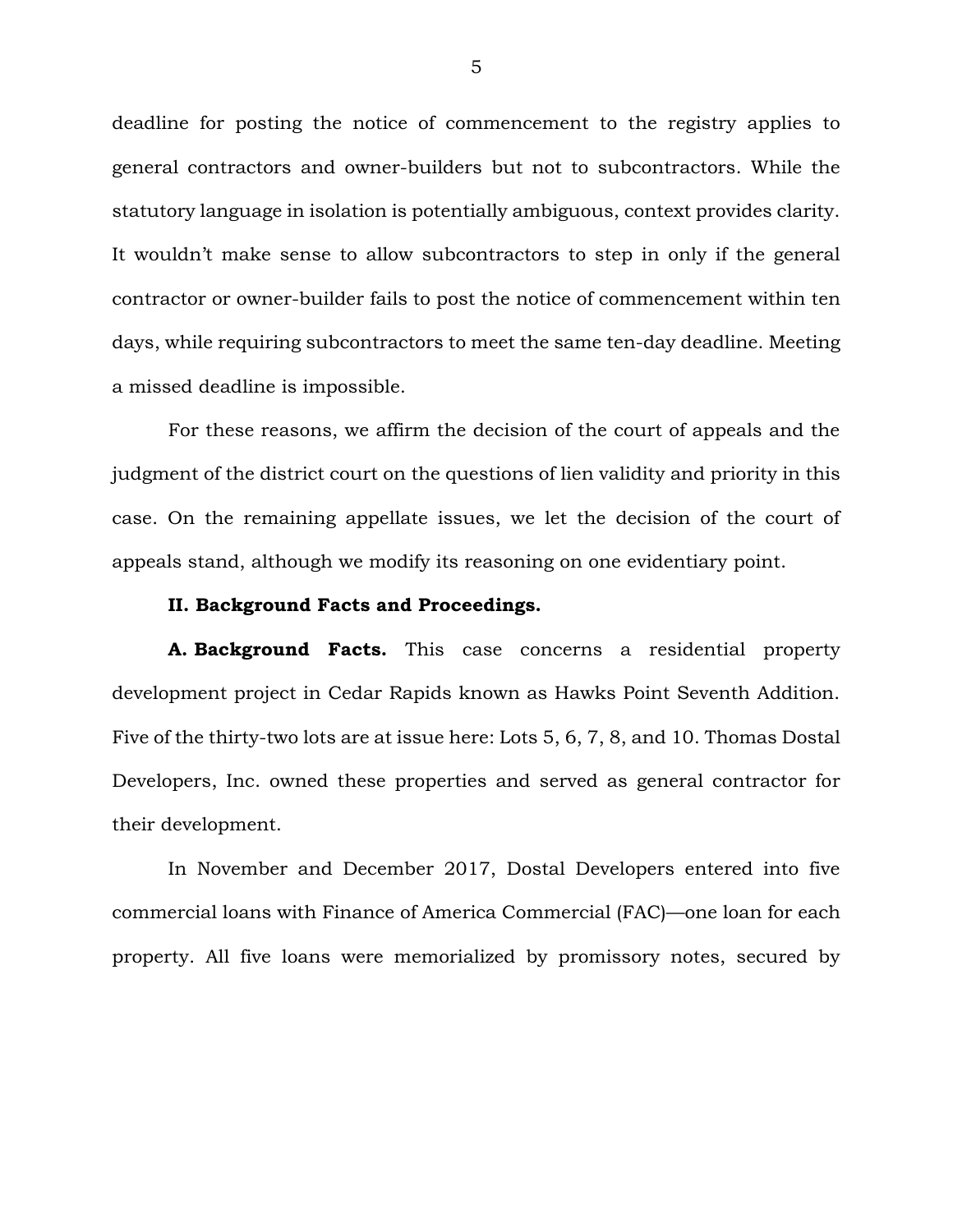mortgages, and secured also by guarantees signed by Randy Dostal.<sup>1</sup> The following table shows the amounts and dates of the five loans:

| Lot<br>#       | Principal<br>Amount (\$) | <b>Documents</b><br>Signed | Mortgage<br><b>Recorded</b> |
|----------------|--------------------------|----------------------------|-----------------------------|
| 5              | 153,000                  | 11/10/17                   | 11/13/17                    |
| 6              | 141,750                  | 11/10/17                   | 11/13/17                    |
| $\overline{7}$ | 149,250                  | 11/10/17                   | 11/13/17                    |
| 8              | 170,250                  | 11/10/17                   | 11/13/17                    |
| 10             | 153,000                  | 12/20/17                   | 12/20/17                    |

By February 2018, Dostal Developers stopped making payments on these loans. In August, FAC sent notices of default and acceleration. Dostal Developers did not cure the defaults.

Meanwhile, Dostal Developers had hired several subcontractors to work on the properties, including Borst Brothers Construction and Kelly Concrete Company. Borst put in sanitary and storm sewers, installed the water main, created a temporary rock road, and graded the site. Borst's work began on July 3, 2017, and ended on December 19, 2017. Kelly performed various concrete jobs between September 2017 and January 15, 2018.

Dostal Developers never posted a statutory "notice of commencement of work" to the Iowa Mechanic's Notice and Lien Registry (MNLR) to provide notice of contracting with subcontractors. *See* Iowa Code § 572.13A(1) (2018). Instead,

<sup>1</sup>Randy Dostal was the president of Dostal Developers. He signed the guaranties for Lots 5, 6, 7, and 8 as "Randy T. Dostal." The Lot 10 guaranty was signed "Thomas T. Dostal Dev." But the text of all the guaranties refers to "Randy T. Dostal" as the "Guarantor."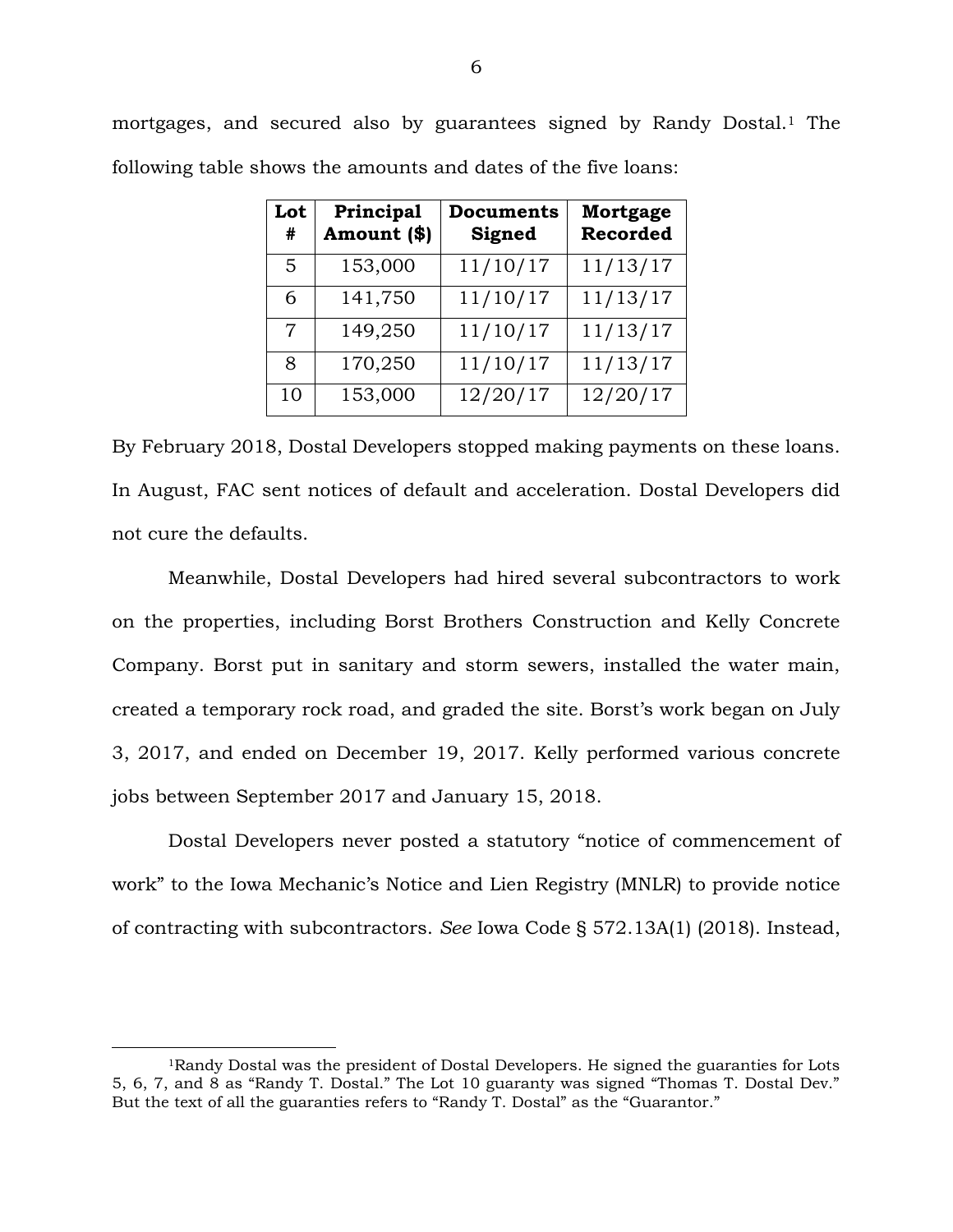Kelly posted notices of commencement for four of the lots on February 1, 2018.<sup>2</sup> Kelly also posted preliminary notices and mechanics' liens that same day. *See id*. §§ 572.8(1), .13A(2), .13B(1). The following day, February 2, Borst posted a notice of commencement and a mechanics' lien for all of the Hawks Point properties it had performed work on.

**B. The Borst–Kelly Foreclosure Action.** Neither Borst nor Kelly received full payment for their work. On September 12, Borst filed a petition to foreclose its mechanics' lien in Linn County District Court, alleging Dostal Developers still owed it \$198,316.59 plus interest.<sup>3</sup> Borst named other lien holders as parties, including FAC and Kelly.

Kelly filed an answer, cross-claim, and counterclaim on October 12. It asserted that its mechanics' liens had first-priority status and requested foreclosure of those liens in the amount of \$39,236.21 plus interest.

On October 17, FAC moved to dismiss the claims of Borst and Kelly. As to Borst, FAC asserted that it had not posted a timely notice of commencement of work as required by Iowa Code section 572.13A(2) or a preliminary notice as required by section 572.13B(4). Borst responded by posting its preliminary notice on November 8. As to Kelly, FAC argued that if Kelly were a subcontractor, it had not perfected its liens until February 1, 2018, and, therefore, they were inferior to FAC's mortgages as a matter of law.

<sup>2</sup>The district court found that Kelly failed to file a notice of commencement for the work performed on Lot 10.

<sup>3</sup>Borst later reduced its demand to \$143,316.59.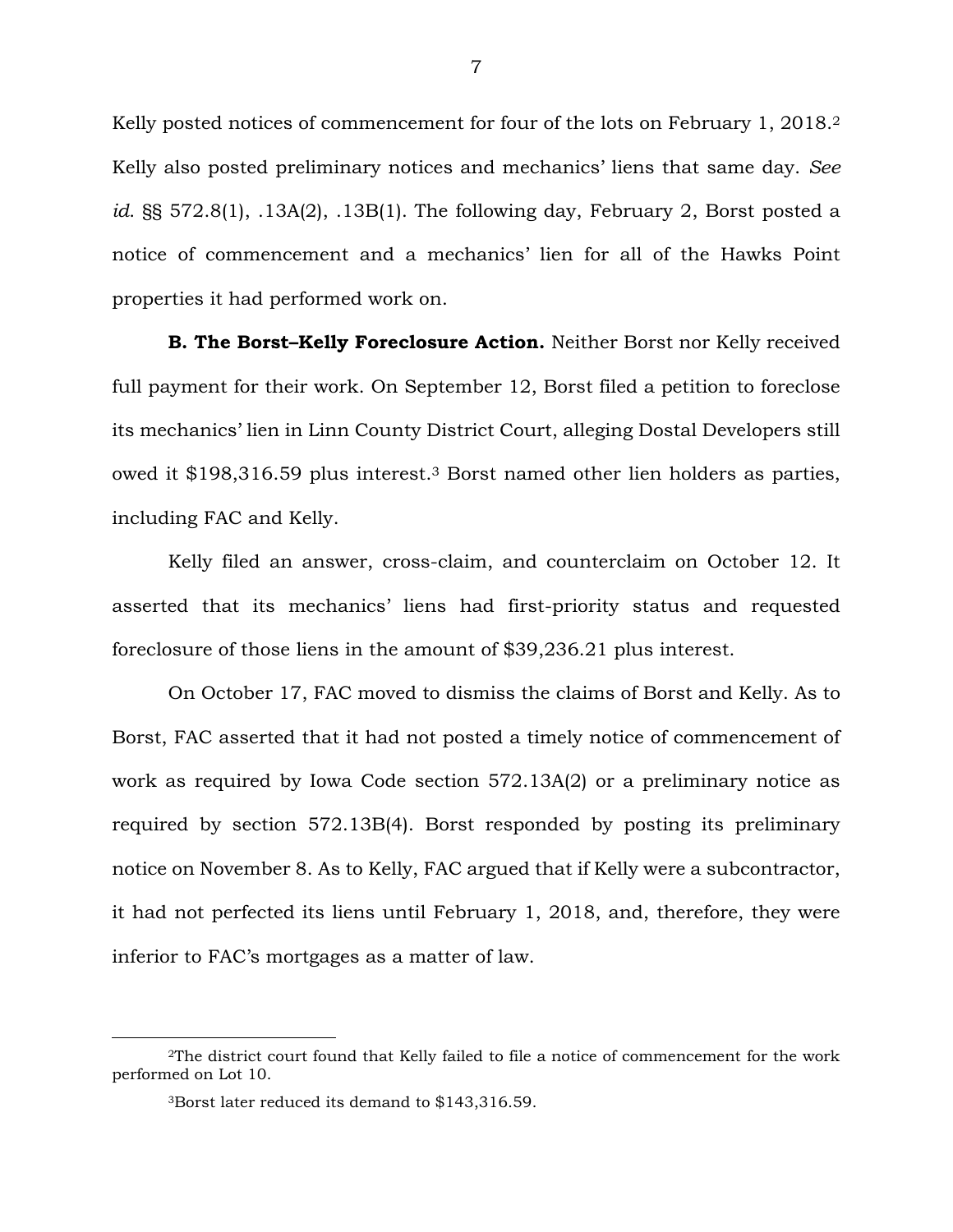**C. The FAC Foreclosure Action.** On November 26, the district court denied FAC's motions to dismiss in the Borst–Kelly lien foreclosure action to allow for further development of the parties' positions. By then, FAC had filed its own petition to foreclose its mortgages in the Linn County District Court. Therein, FAC alleged that its mortgages had priority over any mechanics' liens of Borst and Kelly. FAC also named Randy Dostal individually as a defendant, asserting that he was personally liable as a guarantor of FAC's loans. In total, FAC claimed to be owed \$827,983.52 plus interest. Early in 2019, the district court consolidated the Borst–Kelly case and the FAC case.

**D. Summary Judgment and Trial in the Consolidated Proceedings.** On November 22, FAC moved for summary judgment in the consolidated case. FAC once again argued that the mechanics' lien holders had failed to post notices of commencement within ten days of beginning work, rendering their liens invalid. In the alternative, FAC maintained that all mechanics' liens were junior and inferior to its mortgages because the subcontractors' notices of commencement had not been posted until after FAC had recorded its mortgages. Kelly and Borst resisted. The district court denied FAC's summary judgment motion, and the case proceeded to a bench trial on all issues, including FAC's effort to enforce Randy Dostal's personal guaranties.

At trial, FAC's vice president of credit and implementation and underwriting, Mark Thomas, testified. Through Thomas, FAC offered into evidence letters addressed to Dostal Developers that detailed the current payoff amounts for all five loans. FAC's loan sub-servicer, BSI, had created these payoff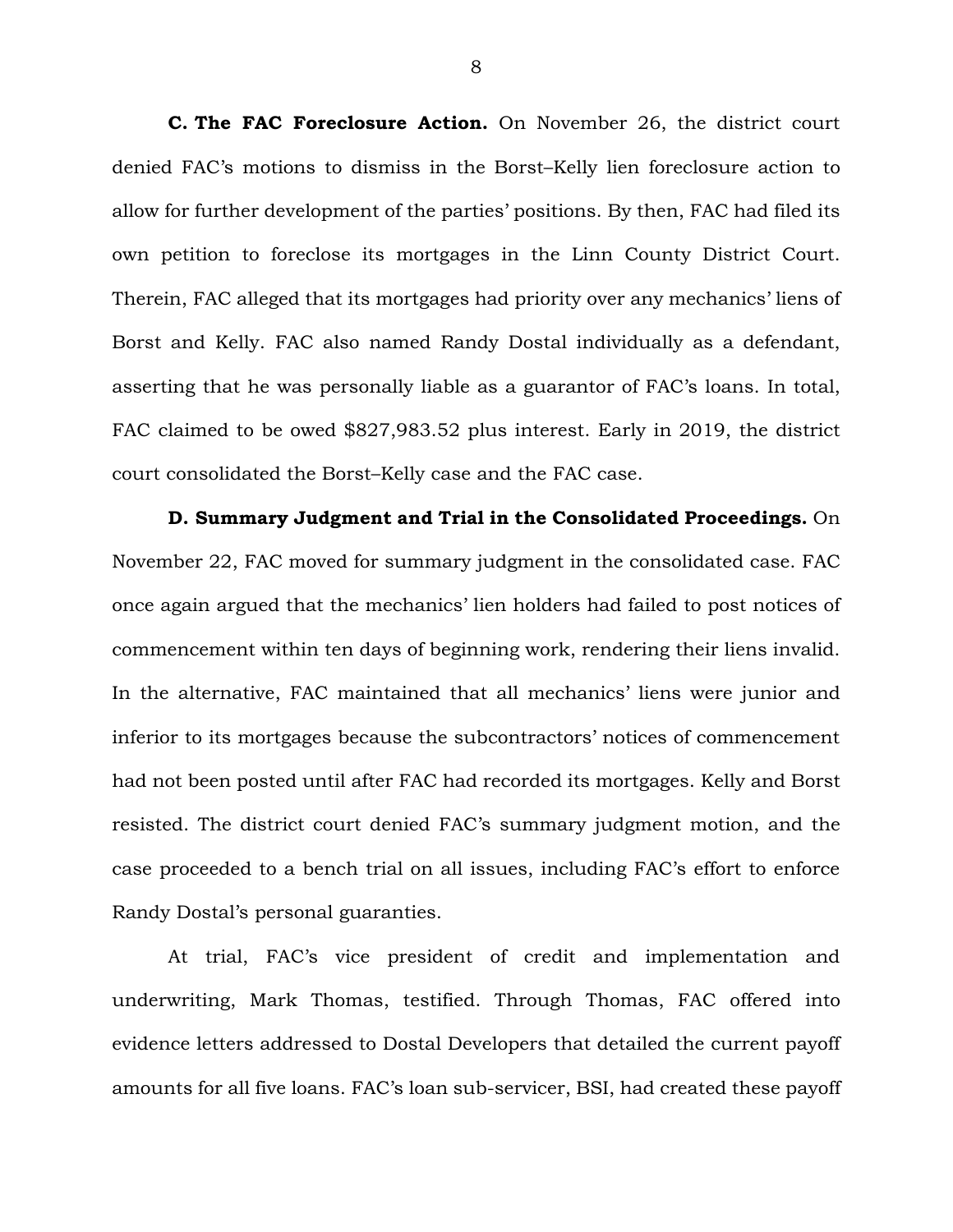statements per FAC's request. Thomas testified that BSI regularly provided such payoff statements whenever the borrower or the lender requested them. The Dostal defendants objected to the admission of the payoff statements on the ground that they were hearsay "clearly prepared for litigation purposes, not in the regular course of business." The district court overruled the objection and allowed the payoff statements to come into evidence.

Following trial, the district court entered a ruling that FAC, Borst, and Kelly were all entitled to foreclose on their respective mortgages and liens against Dostal Developers, with the exception of Kelly's mechanics' lien for Lot 10 because Kelly had failed to post a notice of commencement for that lot. The court found that Borst's and Kelly's mechanics' liens on the residential properties were valid because the preliminary notices met the requirements for subcontractors as set forth in Iowa Code section 572.13B. The court also rejected Dostal Developers' argument that FAC had failed to meet a contractual requirement that it give notice before accelerating the balances due under the loans.

Yet the district court found that Randy Dostal, despite having signed personal guaranties, was not personally liable for amounts due on the FAC loans. The court reasoned that there was "no evidence in the record to suggest that Randy Dostal took any actions herein as an individual. Rather, all actions taken by Randy Dostal, the Court finds, were done in his capacity on behalf of Dostal Developers."

Turning to the question of priority, the district court determined that the mechanics' liens of Kelly and Borst had priority over FAC's mortgages because

9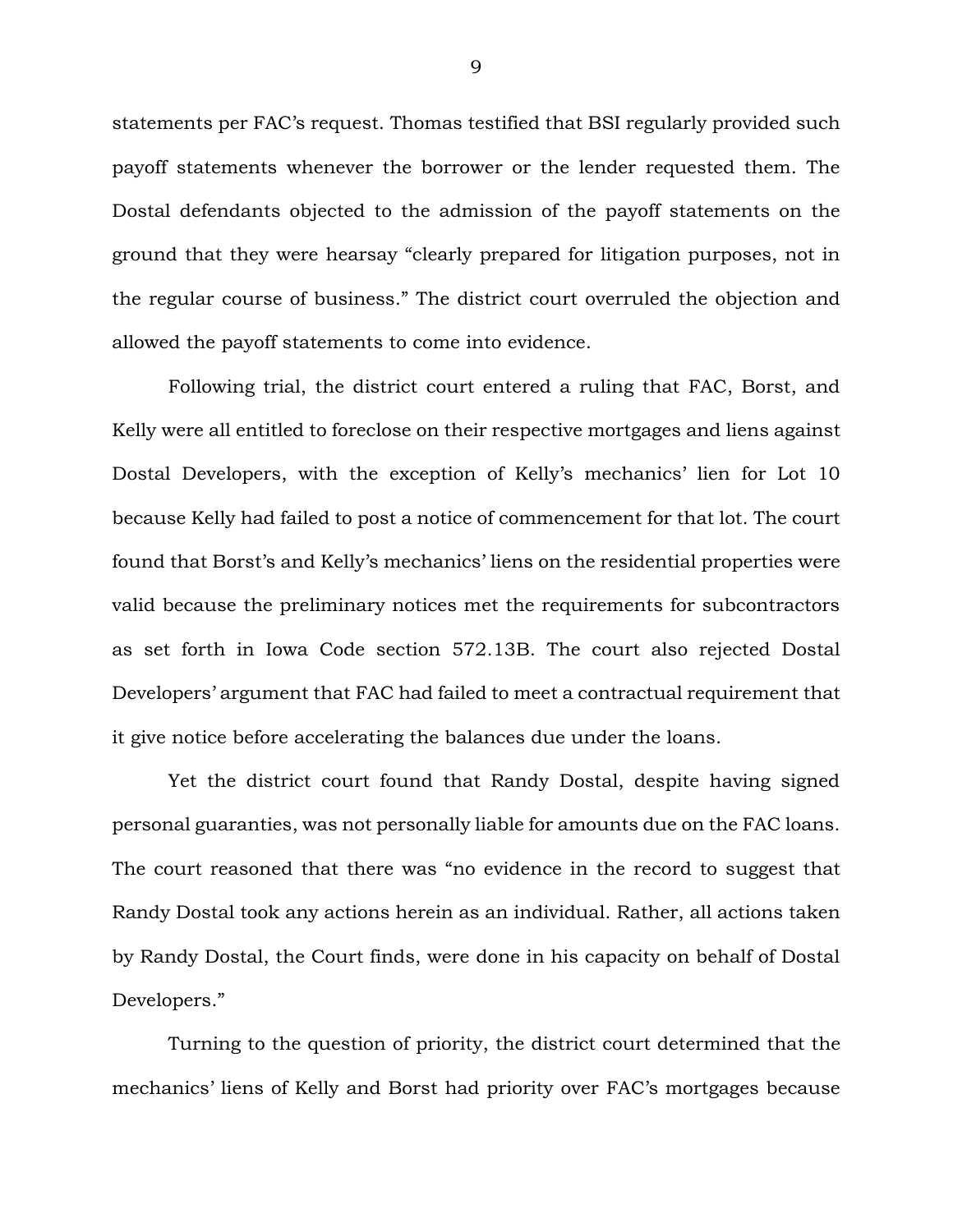Iowa Code section 572.18 gives a timely posted mechanics' lien priority over "all other liens" that are perfected subsequent to the beginning of the contractor's work. In the district court's view, Kelly and Borst posted their mechanics' liens on time—i.e., within ninety days of finishing their work on the properties. Therefore, their liens were superior to FAC's mortgages that were recorded after Kelly and Borst began their work. *See* Iowa Code § 572.18. As between Borst and Kelly, Kelly had first priority because Kelly had posted its liens first. The district court also awarded attorney fees to FAC, Borst, and Kelly as prevailing parties. *See id.* § 572.32(1).

**E. The Decision of the Court of Appeals.** FAC appealed, and the Dostal defendants cross-appealed. FAC raised three issues on appeal, contending: (1) the mechanics' liens of Borst and Kelly were invalid and if not, their liens were inferior to FAC's mortgages; (2) Randy Dostal signed the guaranties in his personal capacity and was personally liable; and (3) Borst and Kelly should not have prevailed and were not entitled to attorney fees. The Dostal defendants cross-appealed and raised three more issues: (1) the payoff statements used to show the deficiency amounts were inadmissible hearsay and should not have been received in evidence; (2) FAC should not have been allowed to foreclose because it did not provide contractually prescribed notices of default and acceleration; and (3) FAC should not have been awarded the full amount of attorney fees it requested. We transferred the case to the court of appeals.

The court of appeals reversed the district court on the issue of Randy Dostal's personal liability. The court explained,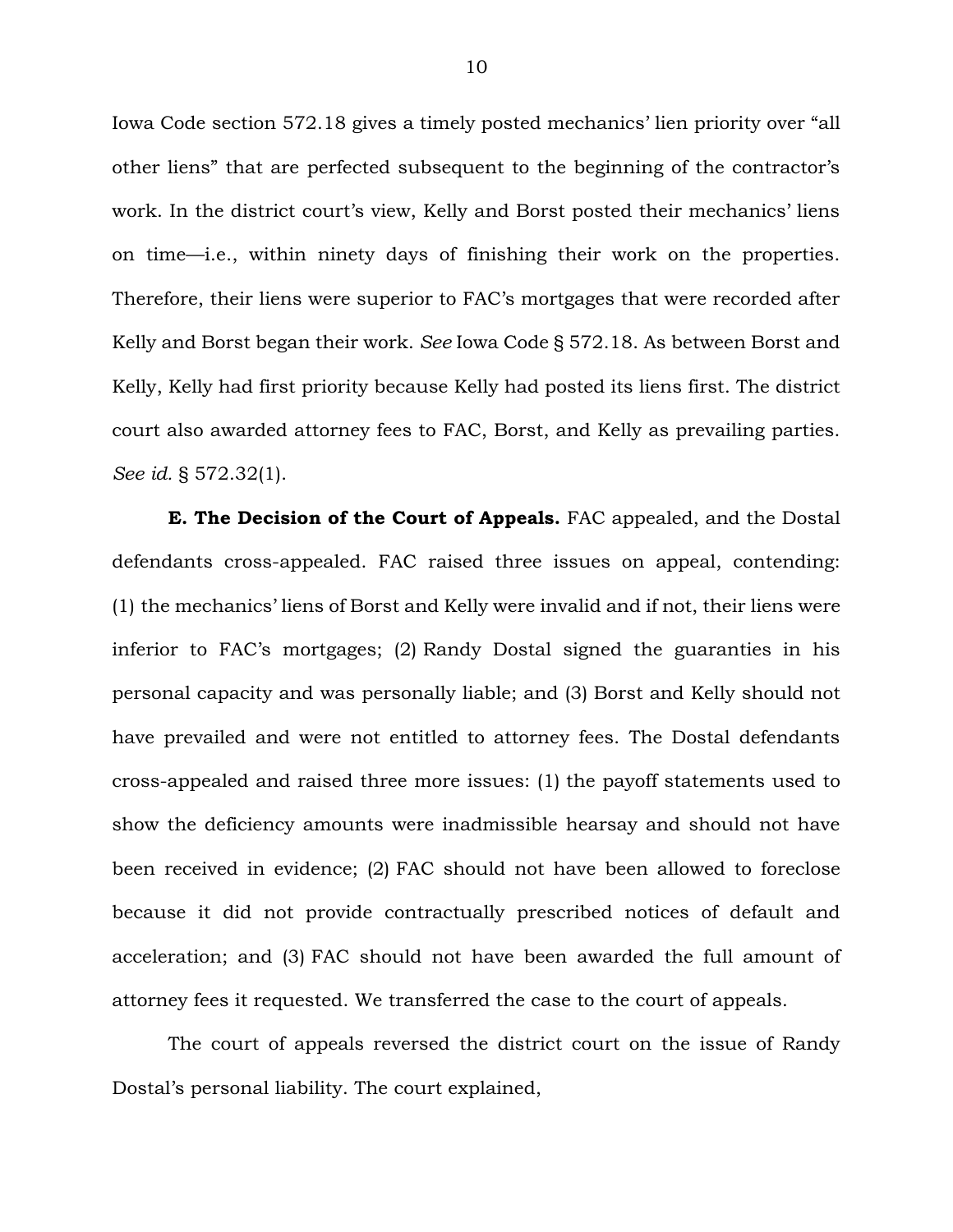Randy Dostal served as "Guarantor" on the loans made by FAC to Dostal Developers. "Thomas Dostal Developers Inc." was defined as the "Borrower." . . . Dostal signed four of the five agreements individually, and the fifth listed him as guarantor and was signed individually by [him as] Thomas [T.] Dostal. These signatures stand in stark contrast to the mortgage agreements, which Randy Dostal signed as president of Thomas Dostal Developers. The language and the signatures unambiguously establish Randy Dostal's intent to serve as personal guarantor of the loans extended to Dostal Developers.

On all other issues, the court of appeals affirmed the district court. The court "[a]ssum[ed] without deciding" that the payoff statements did not fall within the hearsay exception. Yet it rejected the Dostal parties' appeal on this point because it found that Thomas had "testified without objection to the figures contained in the documents before the documents were offered or admitted." It found that the five notes could be accelerated by FAC without notice, and in any event, FAC had provided notice.

The court also determined that the mechanics' liens of Borst and Kelly were valid based on a "plain reading" of the statute. It reasoned that the statute doesn't expressly require subcontractors to post notices of commencement within ten days as it does general contractors, and such a rule would be impractical:

Section 572.13A(1) requires the general contractor/ownerbuilder—not the subcontractor—to post a notice of commencement of work within ten days of the commencement of work. Section 572.13A(2) allows a subcontractor to make the posting *if* the general contractor/owner-builder does not. . . .

In terms of a subcontractor's timing of notices, the subcontractor might not know whether the general contractor/owner-builder satisfied its obligation to post the notice of commencement of work until after the ten-day period set forth in section 572A.13A(1) expires. The subcontractor's first opportunity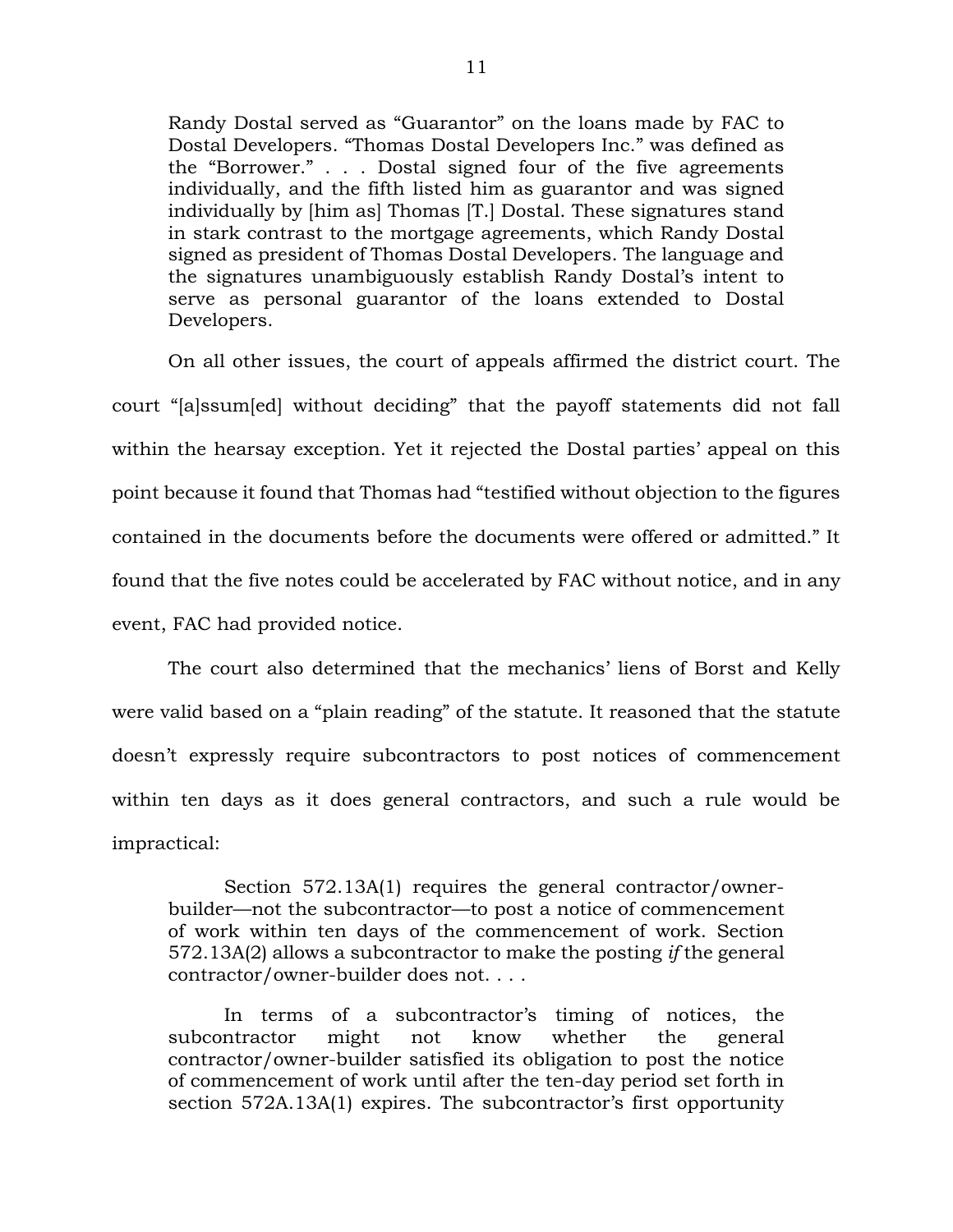to post its notice of commencement would be on the eleventh day after commencement of work.

Further, based on Iowa Code section 572.18(1), the court of appeals found the Borst and Kelly liens had priority over FAC's mortgages.

FAC and the Dostal parties sought further review of this decision, which we granted. "On further review, we have the discretion to review all or some of the issues raised on appeal or in the application for further review." *Wermerskirchen v. Canadian Nat'l R.R.*, 955 N.W.2d 822, 827 (Iowa 2021) (quoting *State v. Roby*, 951 N.W.2d 459, 463 (Iowa 2020)). Here, we choose to review only two issues: (1) the validity and priority of the subcontractors' mechanics' liens, as to which FAC seeks further review; and (2) the evidentiary ruling that admitted loan payoff statements as business records, as to which the Dostal parties seek further review. The court of appeals decision shall stand as the final decision on all other issues.

### **III. Standard of Review.**

An action to enforce a mechanics' lien is an action in equity. Iowa Code § 572.26(1). Equitable proceedings are reviewed de novo. *Mlady v. Dougan*, 967 N.W.2d 328, 332 (Iowa 2021); *see also* Iowa R. App. P. 6.907 ("Review in equity cases shall be de novo."). But "[w]e review questions of statutory interpretation for correction of errors at law." *Mlady*, 967 N.W.2d at 332 (quoting *Standard Water Control Sys., Inc. v. Jones*, 938 N.W.2d 651, 656 (Iowa 2020)).

We review evidentiary rulings on hearsay for errors at law. *Buboltz v. Birusingh*, 962 N.W.2d 747, 757 (Iowa 2021).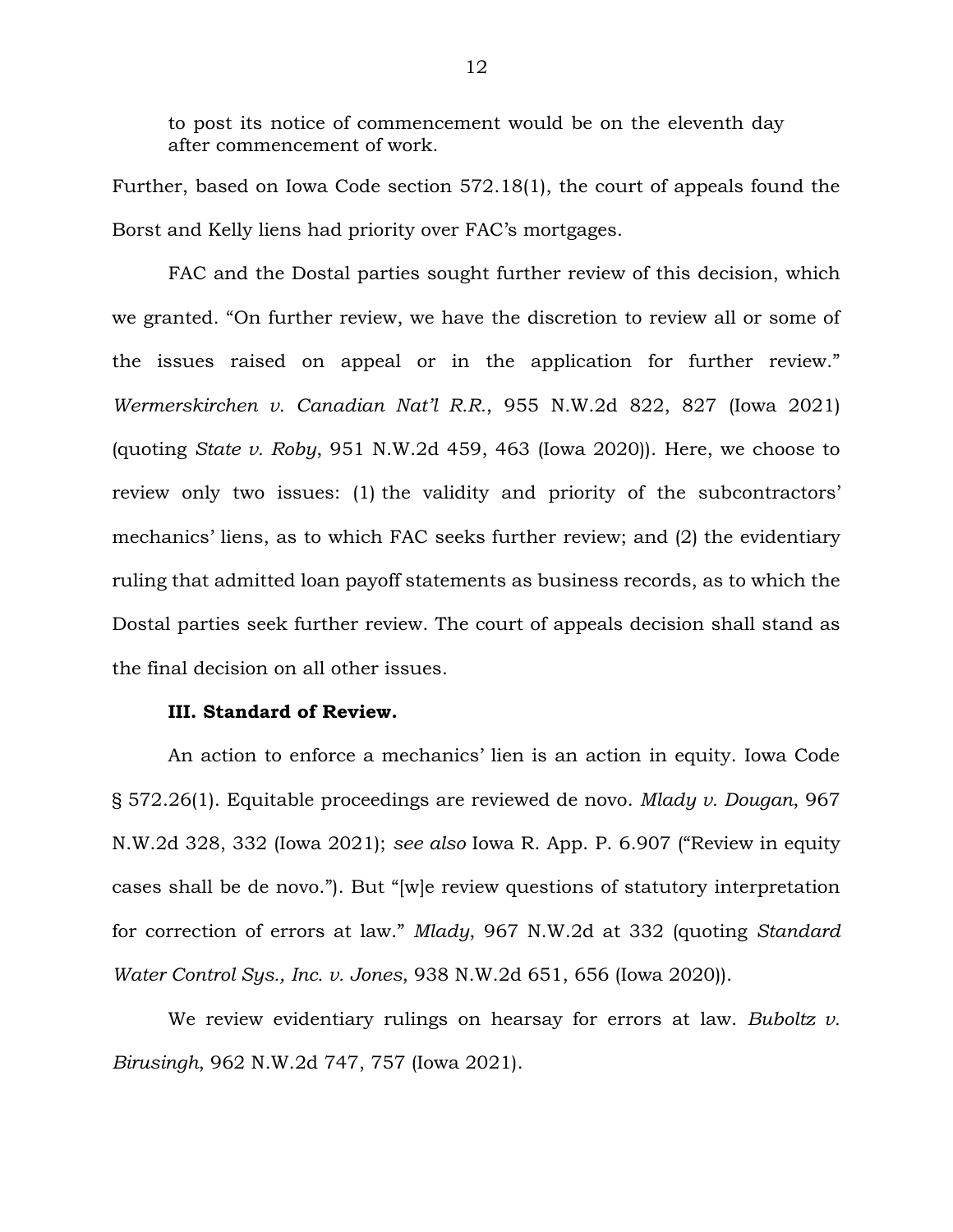#### **IV. Analysis.**

**A. Validity of the Borst and Kelly Mechanics' Liens.** FAC first contends that Borst and Kelly don't have valid liens because notices were not timely posted on the MNLR website as required by Iowa Code sections 572.13A and 572.13B.

1. *Iowa Code section 572.13A.* The first of these two provisions, section 572.13A, is titled "Notice of commencement of work — general contractor owner-builder." *Id.* § 572.13A. Section 572.13A, subsection 1 requires a general contractor or an owner-builder (such as Dostal Developers) who has contracted or will contract with a subcontractor to post a notice to the MNLR website no later than ten days after work begins and makes the notice effective only for work completed after this posting. Specifically, this subsection states,

Either a general contractor, or an owner-builder who has contracted or will contract with a subcontractor to provide labor or furnish material for the property, shall post a notice of commencement of work to the mechanics' notice and lien registry internet site no later than ten days after the commencement of work on the property. A notice of commencement of work is effective only as to any labor, service, equipment, or material furnished to the property subsequent to the posting of the notice of commencement of work.

*Id.* § 572.13A(1). Next, this subsection identifies the information required to be included in the posting. *Id.* § 572.13A(1)(*a*)–(*g*). However, a notice of commencement of work does not contain information about particular subcontractors. *See id.* It only indicates that a general contractor or owner-builder either has hired a subcontractor or intends to hire one in the future. *See id.*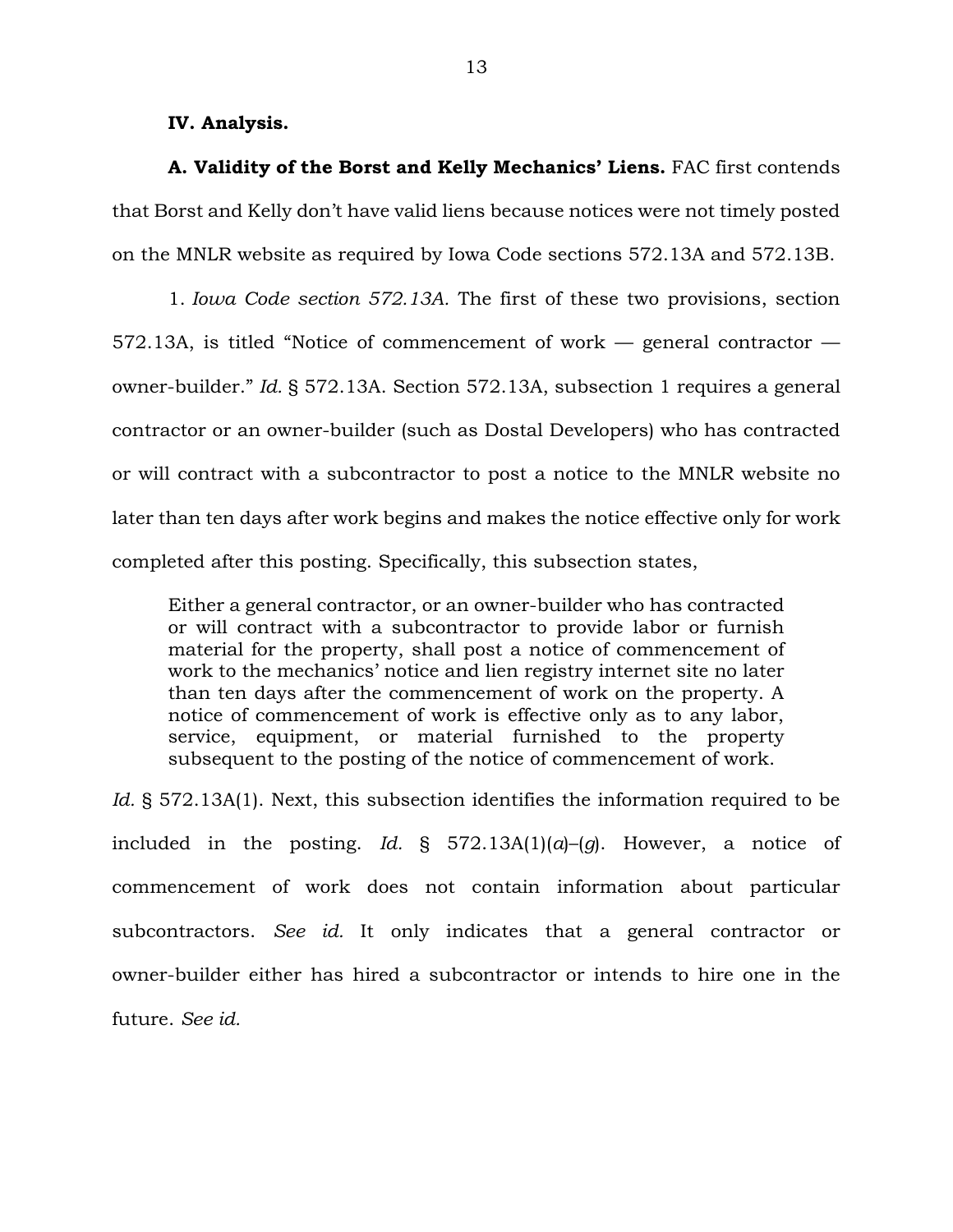In the following subsection—section 572.13A, subsection 2—the statute expressly allows a subcontractor to post a notice of commencement in the event that the general contractor fails to do so:

If a general contractor or owner-builder fails to post the required notice of commencement of work to the mechanics' notice and lien registry internet site pursuant to subsection 1, within ten days of commencement of the work on the property, a subcontractor may post the notice in conjunction with the posting of the required preliminary notice pursuant to section 572.13B. A notice of commencement of work must be posted to the mechanics' notice and lien registry internet site before preliminary notices pursuant to section 572.13B may be posted.

*Id.* § 572.13A(2).

Whoever posts a notice of commencement of work—whether a contractor, an owner-builder, or a subcontractor—is required to provide written notice to the owner of the property (if the owner is not an owner-builder). *Id.* § 572.13A(3). Again, this notice provides no information about particular subcontractors. *See id.* Its purpose, seemingly, is to provide *general* notice that there are (or will be) subcontractors with potential lien rights working on the property. *See id.*

The notice of commencement of work also results in the MNLR administrator (i.e., the secretary of state) assigning an MNLR number to the project. *Id.* § 572.13A(3)(*a*); *see also id.* § 572.1(1) (" 'Administrator' means the secretary of state.").

Finally, section 572.13A, subsection 4 states, "A general contractor who fails to provide notice pursuant to this section is not entitled to a lien and remedy provided by this chapter." *Id.* § 572.13A(4). But only a general contractor's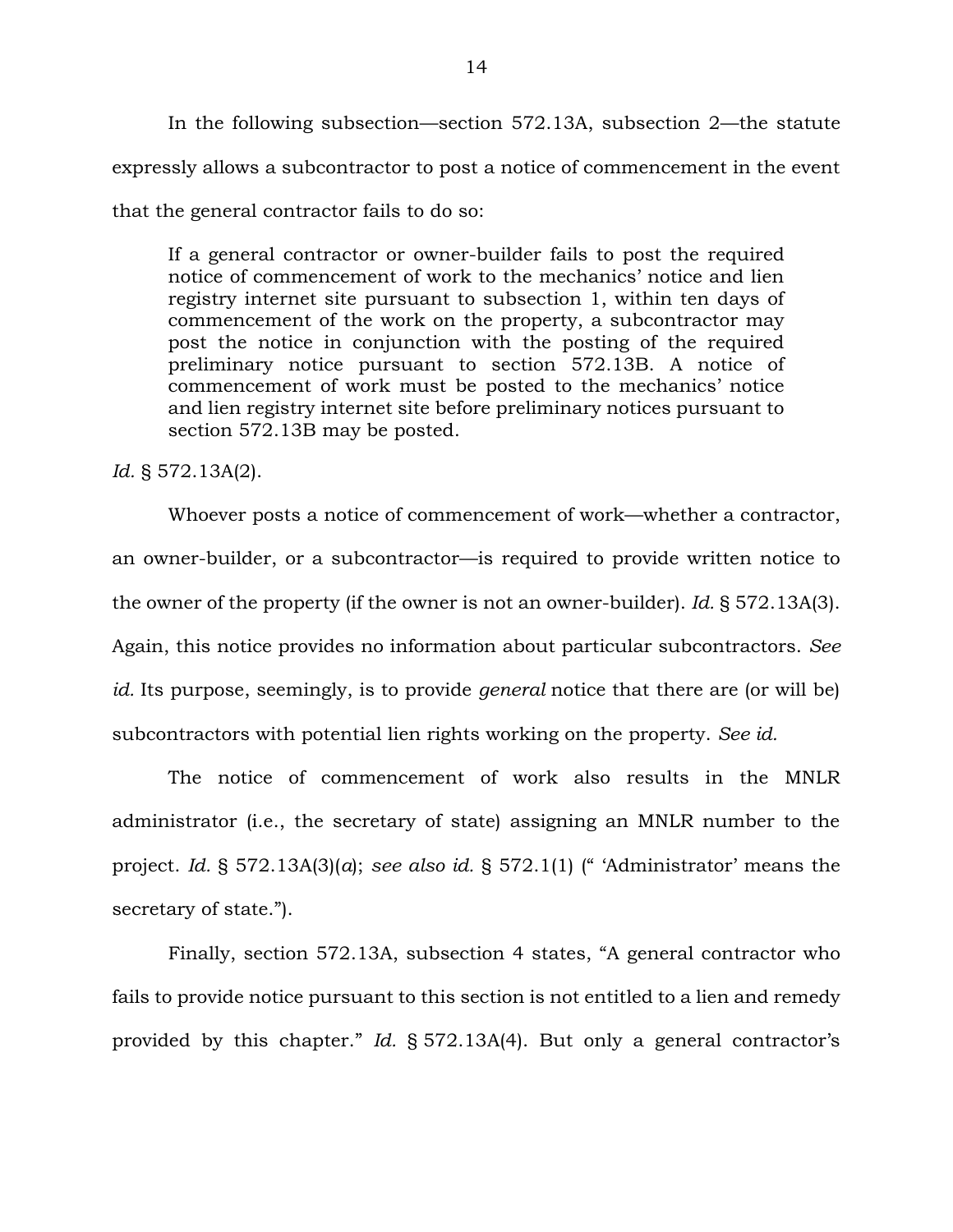noncompliance with this section forfeits the right to a lien—there is no mention of subcontractors here. *See id.*

2. *Iowa Code section 572.13B.* The next Code section, 572.13B, sets forth the notice requirements for subcontractors like Borst and Kelly. It is titled "Preliminary notice—subcontractor—residential construction." *Id.* § 572.13B. It states as follows:

1. A subcontractor shall post a preliminary notice to the mechanics' notice and lien registry internet site. A preliminary notice posted before the balance due is paid to the general contractor or the owner-builder is effective as to all labor, service, equipment, and material furnished to the property by the subcontractor. The preliminary notice shall contain all of the following information:

. . . .

*b.* The mechanics' notice and lien registry number.

*c.* The name, address, and telephone number of the subcontractor furnishing the labor, service, equipment, or material.

. . . .

2. At the time a preliminary notice is posted to the mechanics' notice and lien registry internet site, the administrator shall send notification to the owner, including the owner notice described in section 572.13, subsection 1, and shall post the mailing of the notice on the mechanics' notice and lien registry internet site as prescribed by the administrator pursuant to rule. Notices under this section shall not be sent to owner-builders. Upon request, the administrator shall provide proof of service at no cost for the notice required under this section.

3. *a.* A mechanic's lien perfected under this chapter is enforceable only to the extent of the balance due the general contractor or the owner-builder at the time of the posting of the preliminary notice specified in subsection 1, and, except for residential construction property owned by an owner-builder, also is enforceable only to the extent of the balance due the general contractor at the time the owner actually receives the notice provided pursuant to subsection 2 or paragraph "*b*".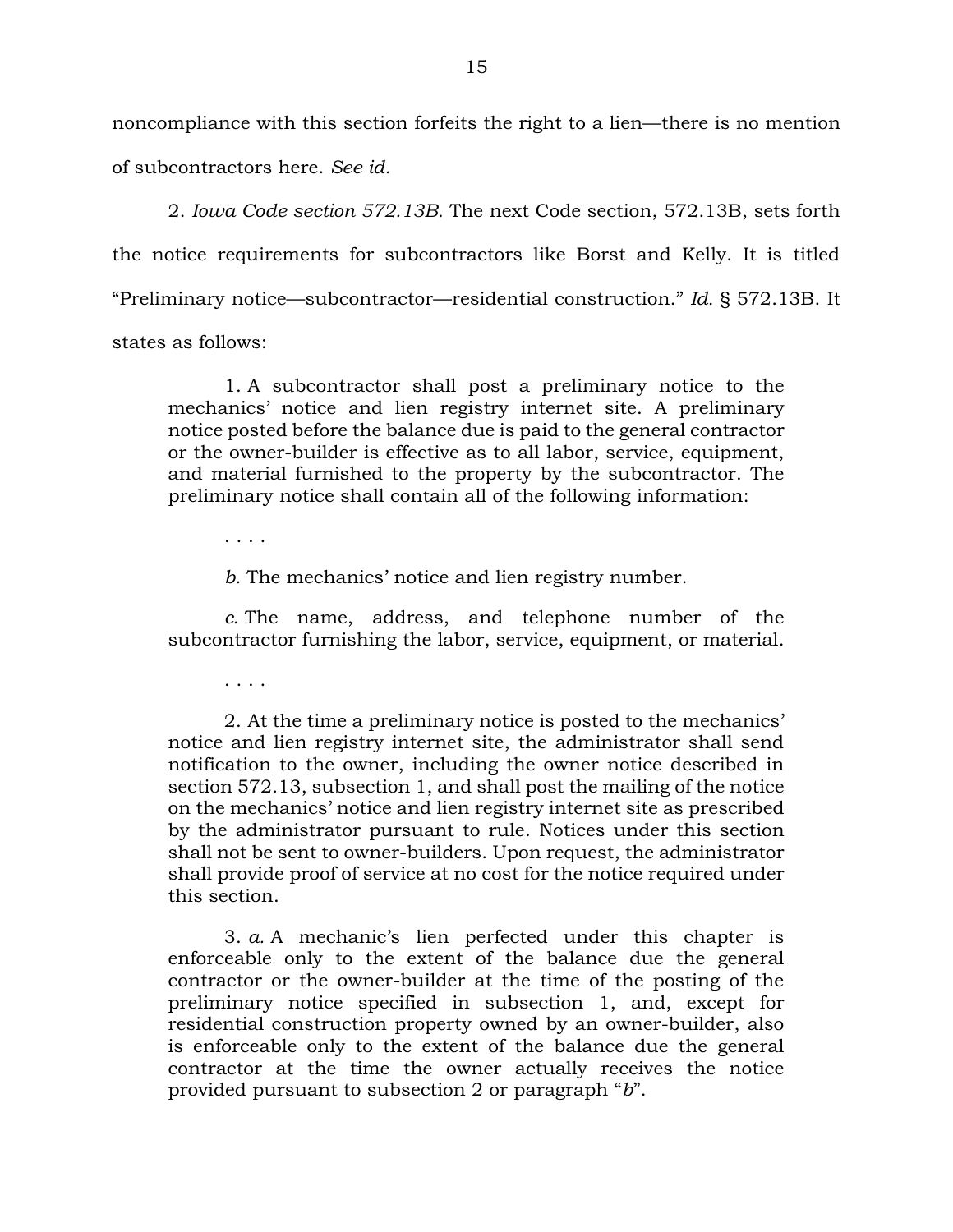*Id.* § 572.13B(1)–(3).

Some differences between section 572.13B and the preceding section are noteworthy. First, unlike a notice of commencement of work, a preliminary notice can sweep backward: "A preliminary notice posted before the balance due is paid to the general contractor or the owner-builder is effective as to all labor, service, equipment, and material furnished to the property by the subcontractor." *Id.* § 572.13B(1). Second, the preliminary notice requires different content. It must include the MNLR number for the project that the administrator assigned when the notice of commencement of work was filed. *Id.* § 572.13B(1)(*b*). And it must include information about the subcontractor. *Id.* § 572.13B(1)(*c*). Third, a subcontractor's mechanics' lien is only enforceable "to the extent of the balance due the general contractor or the owner-builder" at the time the preliminary notice was posted. *Id.* § 572.13B(3)(*a*). So to that extent, the preliminary notice doesn't sweep backward.

If the requirements of Iowa Code section 572.13B are not followed, that subcontractor is not entitled to a lien. *Id.* § 572.13B(4) ("A subcontractor who fails to post a preliminary notice pursuant to this section shall not be entitled to a lien and remedy provided under this chapter.").

Both section 572.13A and section 572.13B apply only to "residential construction properties." *Id.* §§ 572.13A(5), .13B(5).

3. *Interpretation of these provisions.* Having summarized Iowa Code sections 572.13A and 572.13B, we now turn to their interpretation and application in this case. "Our first task in interpreting a statute is to determine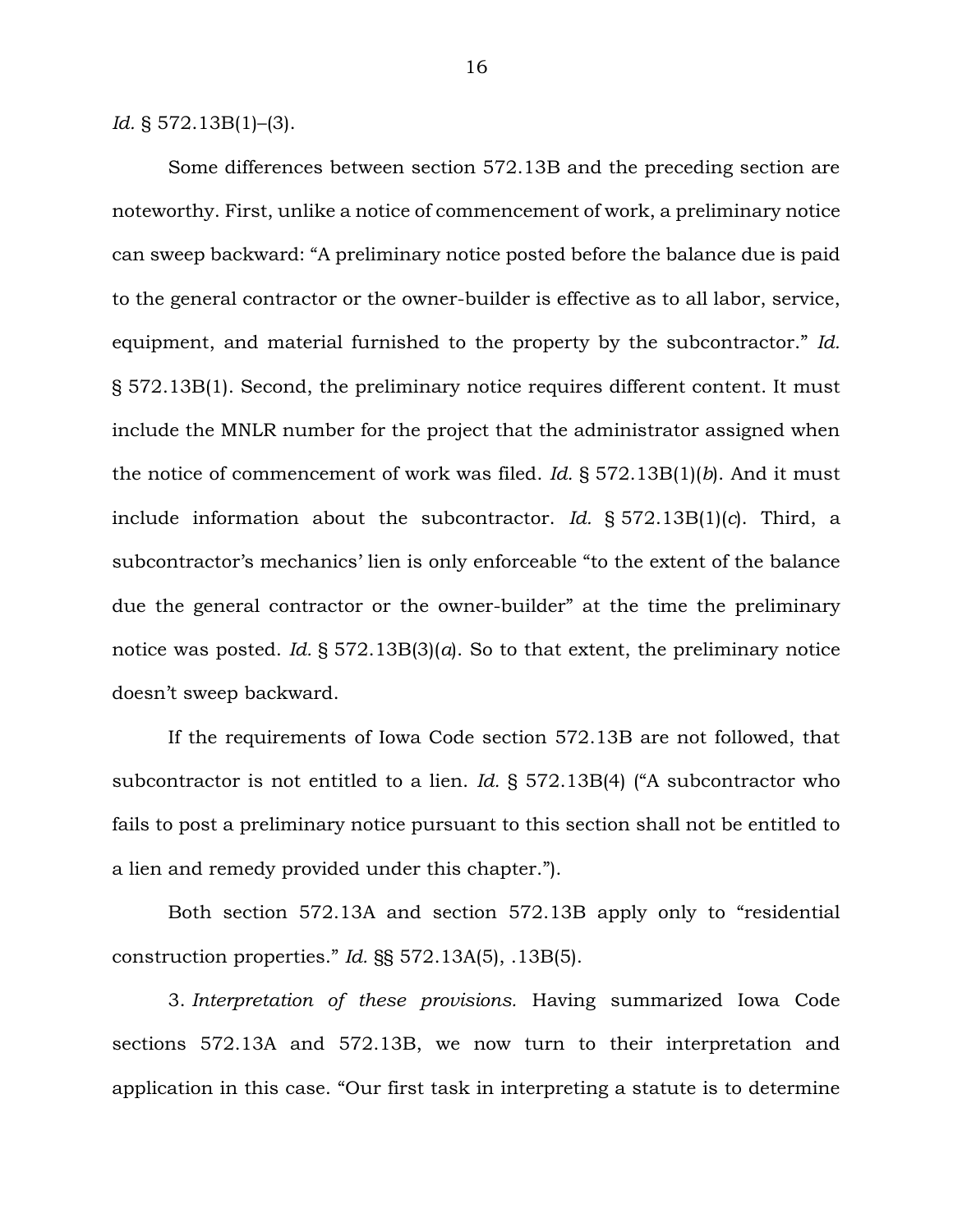whether the relevant language is ambiguous. 'If the statutory language is plain and the meaning clear, we do not search for legislative intent beyond the express terms of the statute.' " *United Elec., Radio & Mach. Workers of Am. v. Iowa Pub. Emp't Rels. Bd.*, 928 N.W.2d 101, 109 (Iowa 2019) (citation omitted) (quoting *State v. Pub. Emp. Rels. Bd.*, 744 N.W.2d 357, 360–61 (Iowa 2008)).

We begin with the statute's text. *Calcaterra v. Iowa Bd. of Med.*, 965 N.W.2d 899, 904 (Iowa 2021) ("When interpreting the meaning of a statute, we start with the statute's text."). FAC's primary textual argument asserts that section 572.13A(2)—which allows subcontractors to post a notice of commencement—expressly sets a ten-day time limit for doing so. FAC points to the following language:

If a general contractor or owner-builder fails to post the required notice of commencement of work . . . pursuant to subsection 1, *within ten days of commencement of the work on the property*, a subcontractor may post the notice in conjunction with the posting of the required preliminary notice pursuant to section 572.13B.

*Id.* § 572.13A(2) (emphasis added). FAC insists that the italicized clause qualifies the clause that follows, thus placing a time limit on *subcontractors*' ability to post a notice of commencement. Borst and Kelly disagree and argue that the italicized clause qualifies the preceding "if" clause, and therefore clarifies the amount of time *general contractors or owner-builders* have to post before a subcontractor is allowed to do so.

Perhaps there is some ambiguity here. Given that the clause in question is set off by commas on both sides, it is not grammatically clear whether FAC or the subcontractors get the better of a debate based on punctuation alone. But a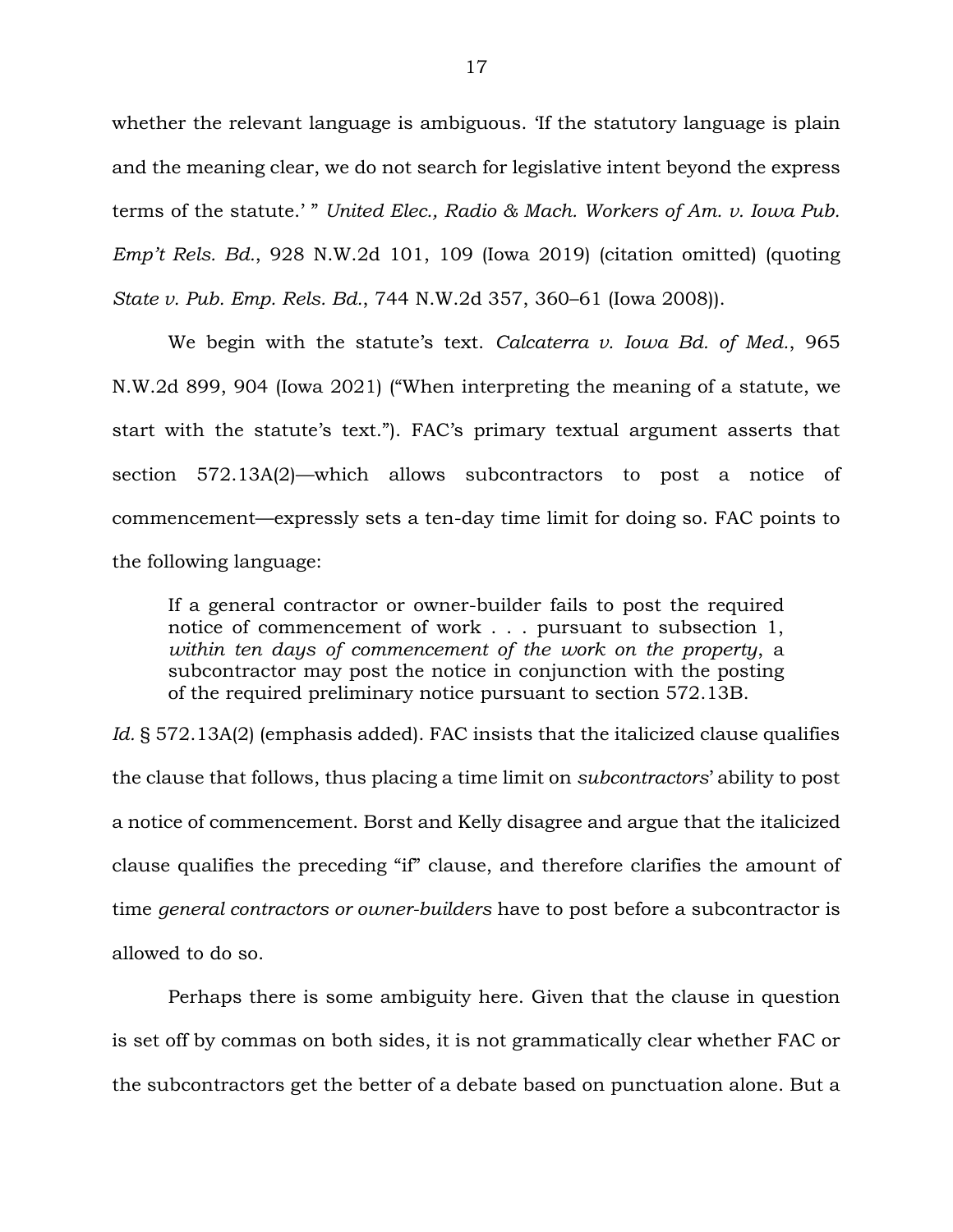broader look at sections 572.13A and 572.13B as a whole provides clarity. *See Calcaterra*, 965 N.W.2d at 904 ("Statutes need to be read as a whole . . . ." (quoting *Porter v. Harden*, 891 N.W.2d 420, 425 (Iowa 2017))); *see also* Iowa Code § 4.1(38) ("Words and phrases shall be construed according to the context . . . ."); Antonin Scalia & Bryan A. Garner, *Reading Law: The Interpretation of Legal Texts* 167 (2012) ("Context is a primary determinant of meaning. A legal instrument typically contains many interrelated parts that make up the whole. The entirety of the document thus provides the context for each of its parts."). Considering the statute as a whole, we are convinced that the ten-day time limit in section 572.13A applies only to general contractors and owner-builders, not subcontractors.

First, timing. As Borst and Kelly point out, it would seemingly be impossible for a subcontractor to comply with the same ten-day deadline governing contractors and owner-builders that runs from the commencement of the overall work. How would a subcontractor know whether a contractor or owner-builder had failed to meet the ten-day deadline until that ten-day deadline had passed? And different subcontractors arrive on the jobsite at different times. What if the subcontractor in question didn't show up (or wasn't even hired) until more than ten days after the overall work commenced? Under FAC's interpretation, the ten days a subcontractor has in which to post a notice of commencement of work must necessarily expire before the condition precedent for posting it is even satisfied. This result would be absurd, and absurd results should be avoided. *See Iowa Ins. Inst. v. Core Grp. of the Iowa Ass'n for Just.*, 867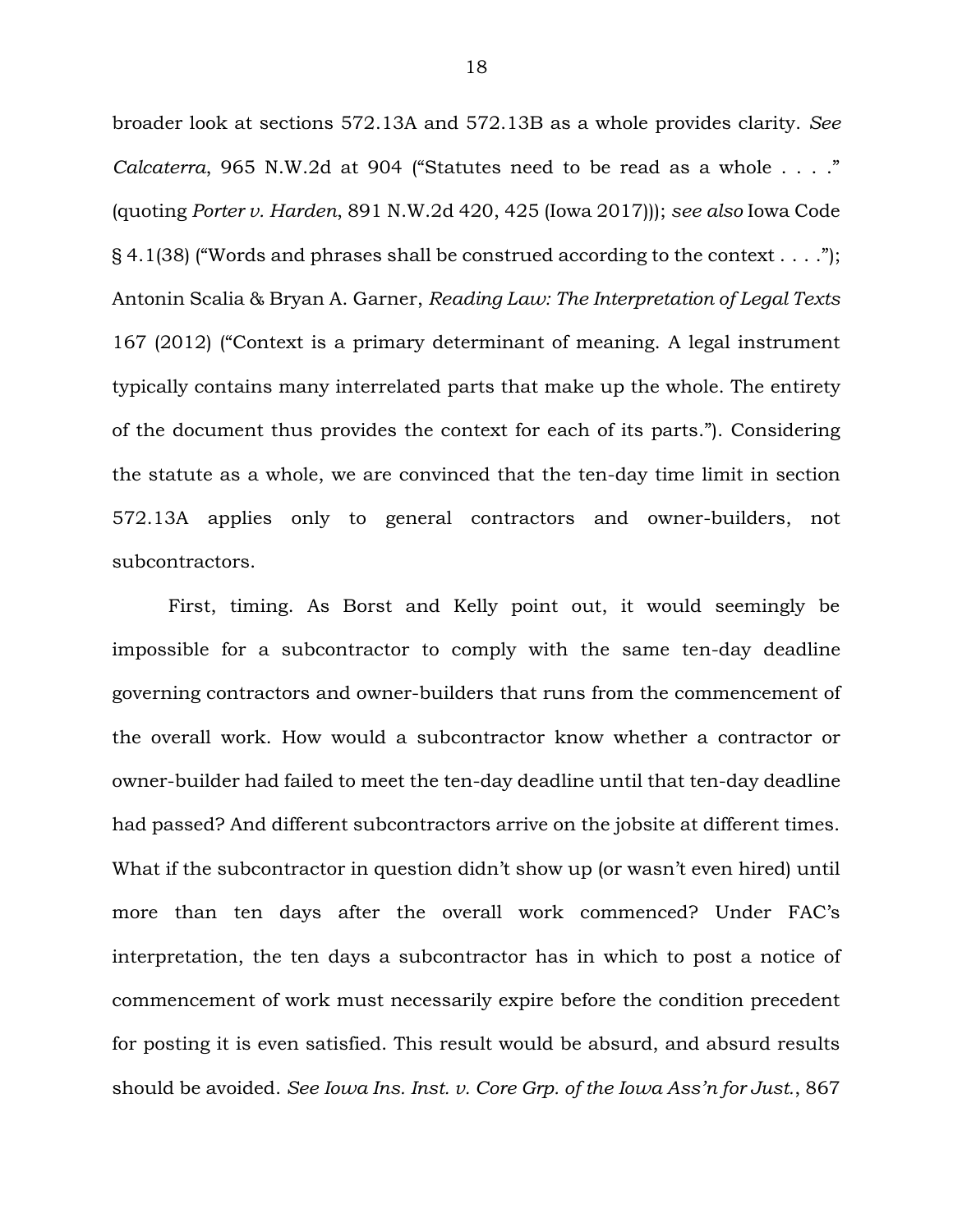N.W.2d 58, 75 (Iowa 2015) ("We have long recognized that statutes should not be interpreted in a manner that leads to absurd results."); *see also* Iowa Code § 4.4(3) ("In enacting a statute, it is presumed that . . . a just and reasonable result is intended.").

Also, section 572.13A contemplates *one* notice of commencement of work per project. *See* Iowa Code §§ 572.13A(2) (referring to "the required notice of commencement of work", .13A(3)(*a*) (stating that after the notice is posted, the administrator of the registry "shall assign" a registry number for the improved property). The notice of commencement of work triggers the assignment of a unique MNLR number for that project that subcontractors later must reference when they file any preliminary notices. *Id.* §§ 572.13A(3)(*a*), .13B(1)(*b*).

It would seem odd to allow the fate of all subcontractors to rise or fall based on whether one early-arriving subcontractor undertook the chivalrous act of posting a notice within ten days of commencement of the overall work for the benefit of all subcontractors. Borst and Kelly's interpretation, by contrast, allows a subcontractor that is personally concerned about getting paid and plans to post a preliminary notice to protect themselves by posting any missing notice of commencement of work "in conjunction with the posting of the required preliminary notice." *Id.* § 572.13A(2).

In fact, section 572.13A anticipates that the notice of commencement might have to be filed before any subcontractor has even been hired. The notice of commencement posting requirement applies to "a general contractor, or an owner-builder who has contracted *or will contract* with a subcontractor." *Id.*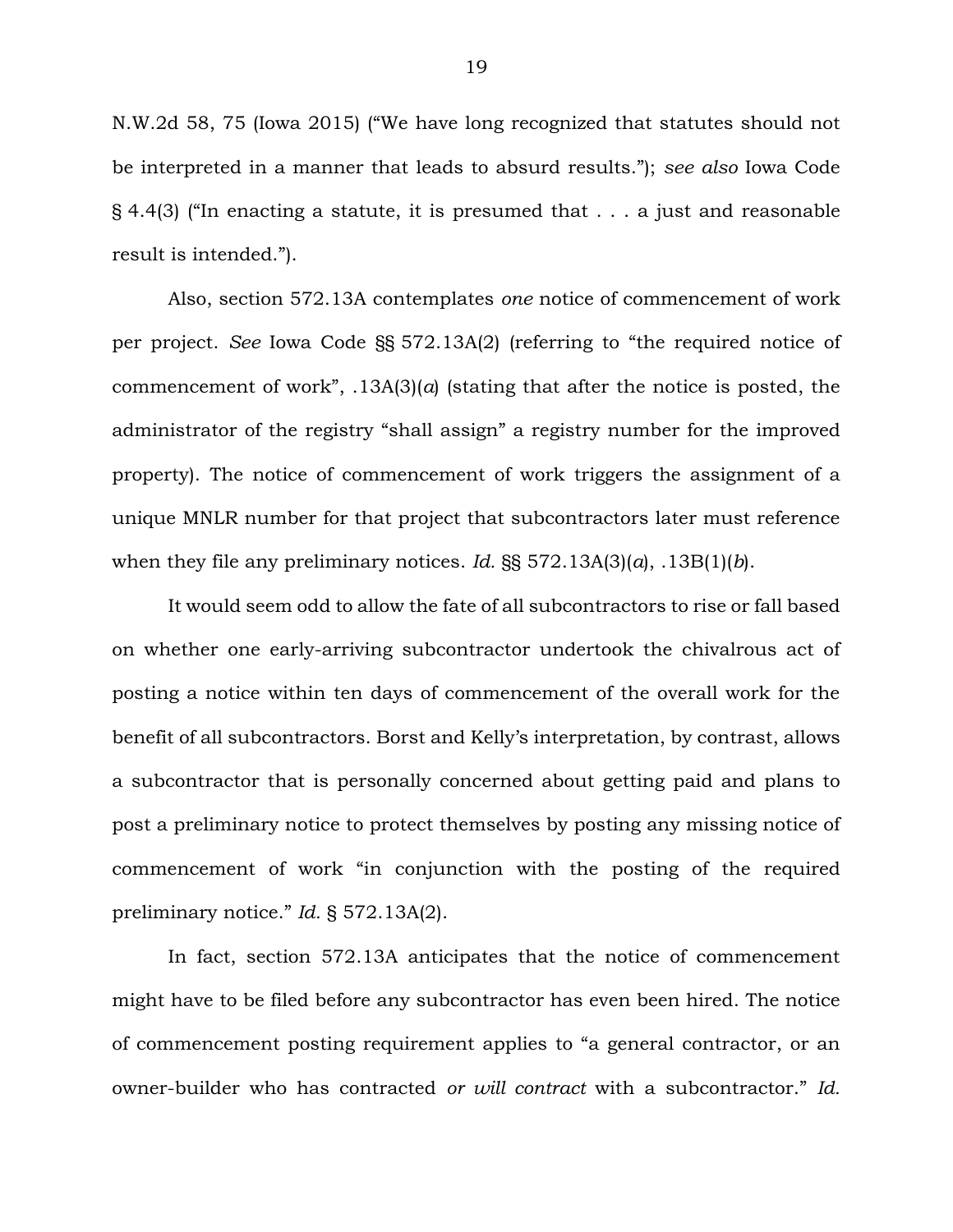§ 572.13A(1) (emphasis added). That being the case, how can subcontractors be held to the contractor/owner-builder's ten-day deadline?

Further, with respect to a subcontractor, the statute says that the subcontractor "may" post the missing notice that the owner-builder/contractor has failed to post to the MNLR. *Id.* § 572.13A(2). It doesn't say that the subcontractor "must." The "must" language applicable to subcontractors surfaces in the following sentence, which provides "[a] notice of commencement of work must be posted to the mechanics' notice and lien registry internet site [note the passive voice] before preliminary notices pursuant to section 572.13B may be posted." *Id.* Logically, therefore, a subcontractor has an option to supply a missing notice of commencement of work; the only requirement is that somebody do so before preliminary notices may be posted.<sup>4</sup>

FAC points out that House File 675, the bill that established these posting requirements, had an attached bill explanation indicating that mechanics' liens are only effective for the work accomplished after a notice of commencement has been posted. H.F. 675, 84th G.A., 2d Sess., explanation (Iowa 2012). The

<sup>4</sup>It is also worth noting that the secretary of state has interpreted Iowa Code section 572.13A(2) in the same way that we do. Its rule provides,

Prior to the posting of a preliminary notice, a notice of commencement of work must be posted on the MNLR. If the general contractor or owner-builder has not posted a notice of commencement of work on the MNLR within ten days of commencement of work on the property, then the subcontractor may post a notice of commencement of work on the MNLR prior to posting the preliminary notice.

Iowa Admin. Code r. 721—45.5(1)(*b*).

We are not deciding today whether the secretary of state has been clearly vested with interpretive authority over section 572.13A(2). Iowa Code section 572.34(1) provides that the secretary "shall adopt rules pursuant to chapter 17A for the creation and administration of the registry." We simply note that the party charged with administering the MNLR—the secretary of state—concurs in our interpretation of the underlying statute.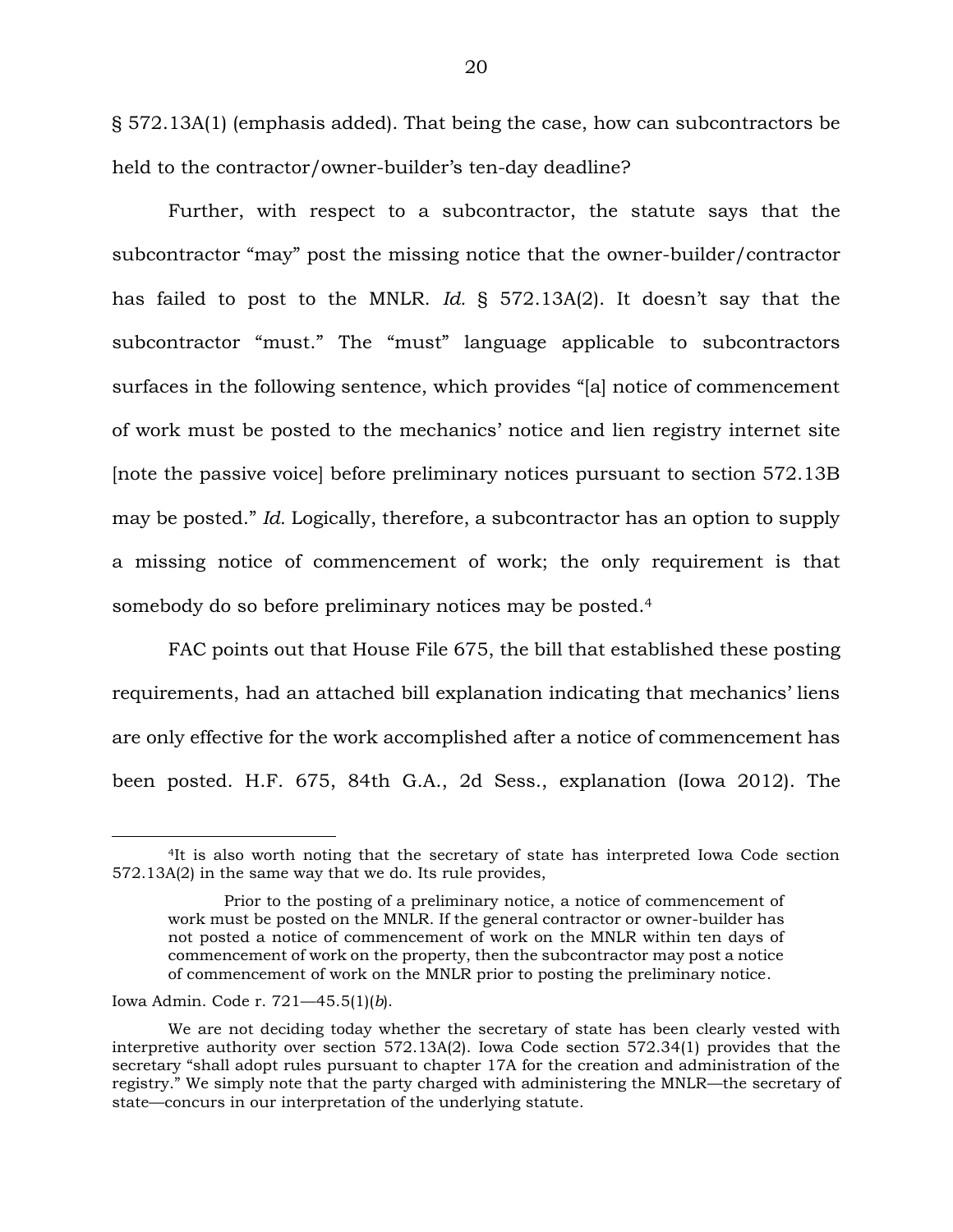explanation stated, "A preliminary notice posted before the balance due is paid to the general contractor or owner-builder by the owner is effective as to all labor, service, equipment, or material furnished to the property *subsequent to the posting of the notice of commencement of work*." *Id.* (emphasis added).

While we do "give weight to explanations attached to bills as indications of legislative intent" when a statute is ambiguous, ultimately, "[t]he legislature enacts the bill—not the accompanying explanation." *Iowa Ins. Inst.*, 867 N.W.2d at 76 (quoting *Star Equip., Ltd. v. State*, 843 N.W.2d 446, 454 & n.3 (Iowa 2014)). In this instance, the bill explanation cited by FAC is at odds with the actual text of section 572.13B(1), which provides, "A preliminary notice posted before the balance due is paid to the general contractor or the owner-builder is effective as to *all* labor, service, equipment, and material furnished to the property"—without qualification. Iowa Code § 572.13B(1) (emphasis added).

The bill explanation appears to have mistakenly blended section 572.13A(1) with section 572.13B(1). The former states, "A notice of commencement of work is effective only as to any labor, service, equipment, or material furnished to the property subsequent to the posting of the notice of commencement of work." *Id.* § 572.13A(1). But section 572.13A, as we have discussed, deals with owner-builders and contractors and the validity of contractor liens. It is titled "Notice of commencement of work — general contractor — owner-builder." *Id.* § 572.13A; *see State v. Hall*, 969 N.W.2d 299, 307 (Iowa 2022) ("Although the title of a statute cannot change the plain meaning of the statutory text, it can be considered in interpreting the text."). By contrast,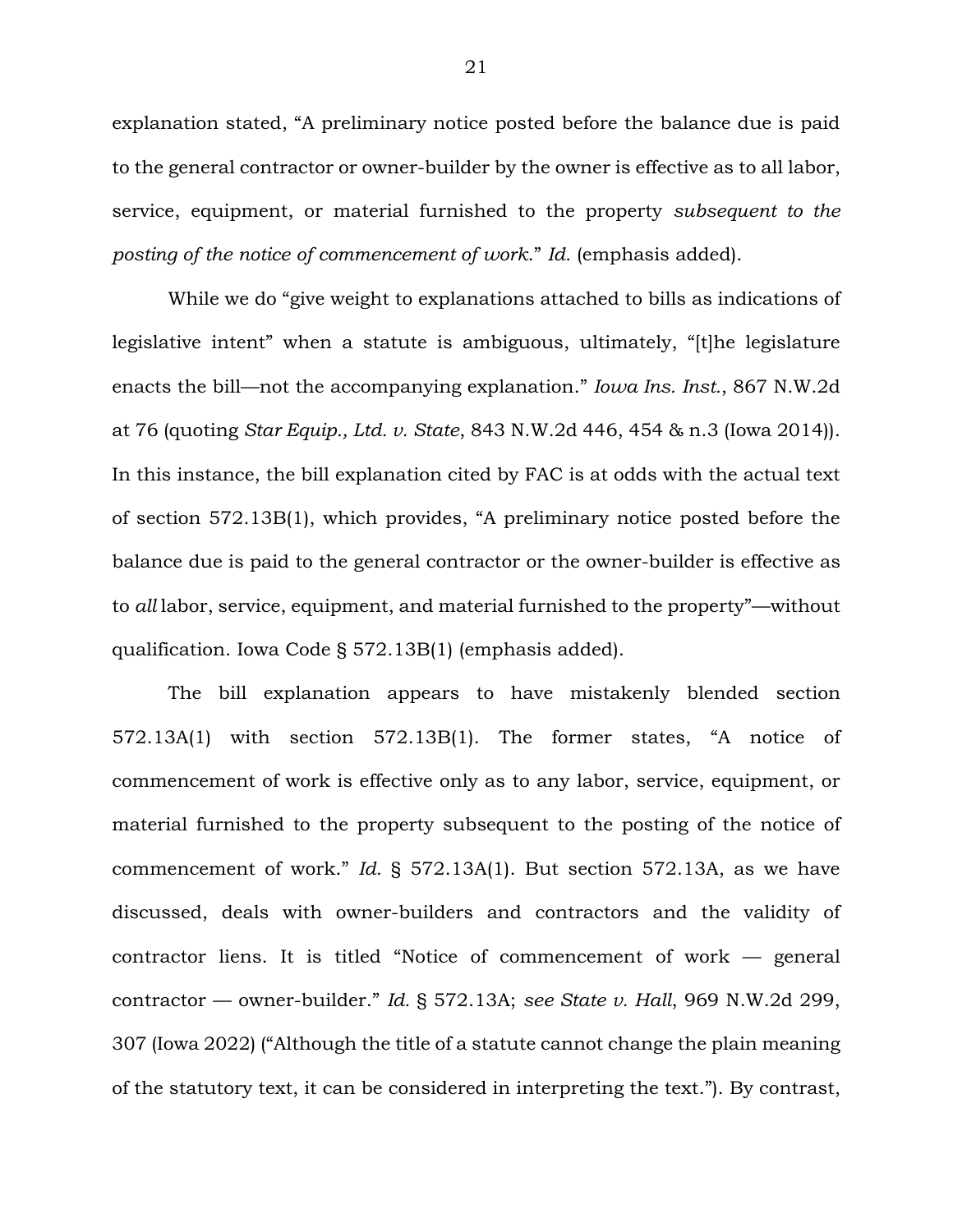section 572.13B is titled "Preliminary notice — subcontractor — residential notice." Iowa Code § 572.13B. It is only logical to conclude that "effective," as used in section 572.13A(1), refers to the effectiveness of a contractor lien; while "effective," as used in section 572.13B(1), refers to the effectiveness of a subcontractor lien. Otherwise, the two provisions would be in conflict. *See State v. Iowa Dist. Ct. for Warren Cnty.*, 828 N.W.2d 607, 614 (Iowa 2013) ("We try to read statutes to avoid conflicts . . . .").

FAC also claims that Borst and Kelly's interpretation is unfair to construction lenders and will allow "third parties [to] be surprised by mechanics' liens arising months or years after a subcontractor commences work." We think this concern is overstated.

Lenders are no worse off than they were before House File 675 was enacted in 2012. In fact, they are better off. Previous law allowed all subcontractors to perfect mechanics' liens on residential projects within ninety days after the completion of their work without needing to worry about a notice of commencement of work having been posted. *See* Iowa Code §§ 572.8–.9 (2011).

Also, under current law, as under prior law, a construction lender that (unlike FAC) recorded its mortgage before a particular subcontractor began its work gets priority over that subcontractor's mechanics' lien. *See id.* § 572.18(2) (2018). This can apply even to advances that the lender makes after the mortgage is recorded. *See Blue Grass Sav. Bank v. Cmty. Bank & Tr. Co.*, 941 N.W.2d 20, 23–29 (Iowa 2020) (recognizing that a mortgage's priority can extend to funds advanced after the recording of the mortgage). Additionally, with respect to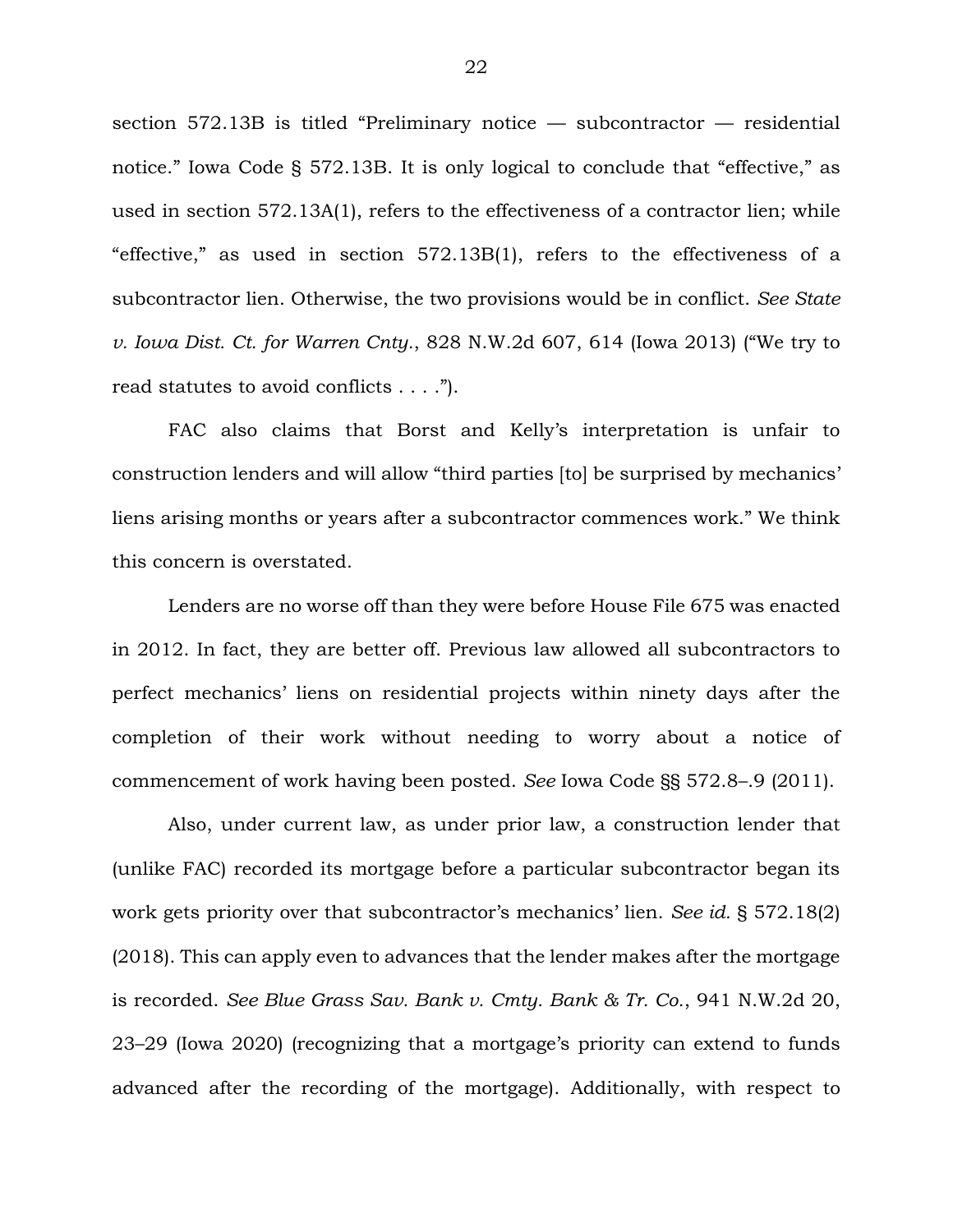residential construction, a mechanics' lien is enforceable only to the extent of the balance due the contractor or the owner-builder when the preliminary notice is filed. Iowa Code § 572.13B(3)(*a*). A prudent lender can use self-protection methods such as requiring its borrower to bond the project, joint check or escrow arrangements, or requirements that subcontractors waive or subordinate their lien rights. Finally, it's worth noting that subcontractors who work on property presumably enhance the value of that property, and thus enhance the value of the lender's collateral—even when the lender stands in a second position behind them.

The point of Iowa Code section 572.13A is to incentivize contractors and owner-builders to promptly post the notice of commencement of work and thereby activate the MNLR for the jobs they manage, not to penalize subcontractors that were not in a position to post that notice of commencement until sometime later.

For all these reasons, we conclude that Borst and Kelly have valid mechanics' liens even though no notices of commencement were posted as to any of the five properties until February 2018, months after work on those properties actually commenced. The ten-day deadline in both subsections 1 and 2 of section 572.13A applies to contractors/owner-builders, not to subcontractors. Also, Borst's and Kelly's mechanics' liens cover all work they performed, subject to the limits in section 572.13B(3)(*a*), not merely the work performed after the notice of commencement was posted. *See id.* § 572.13B(1).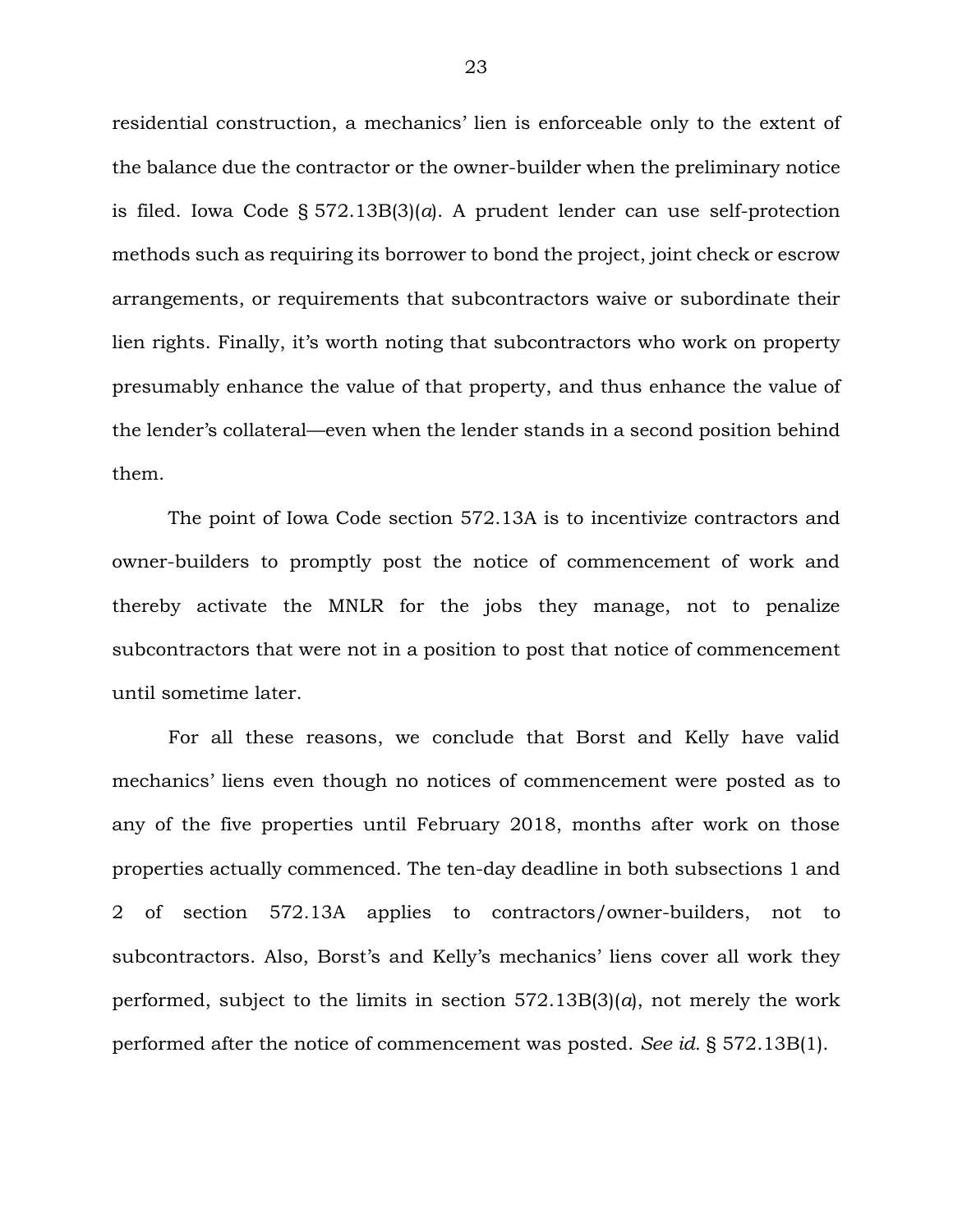**B. Priority of the Borst and Kelly Mechanics' Liens.** Chapter 572 allows

mechanics' liens to obtain priority over other types of liens if certain conditions are met. Section 572.18 describes these conditions as follows:

1. Mechanics' liens posted by a general contractor or subcontractor within ninety days after the date on which the last of the material was furnished or the last of the claimant's labor was performed and for which notices were properly posted to the mechanics' notice and lien registry internet site pursuant to sections 572.13A and 572.13B shall be superior to all other liens which may attach to or upon a building or improvement and to the land upon which it is situated, except liens of record prior to the time of the original commencement of the claimant's work or the claimant's improvements, except as provided in subsection 2.

2. Construction mortgage liens shall be preferred to all mechanics' liens of claimants who commenced their particular work or improvement subsequent to the date of the recording of the construction mortgage lien.

Iowa Code § 572.18; *see, e.g.*, *Midland Sav. Bank FSB v. Stewart Grp., LC*, 533 N.W.2d 191, 193 (Iowa 1995) (explaining that mechanics' liens are preferred over all other liens except for a construction mortgage recorded before the subcontractor commenced their work).

The first condition that Kelly and Borst had to satisfy to attain priority over other types of liens was to post their mechanics' liens "within ninety days after the date on which the last of the material was furnished or the last of the claimant's labor was performed." Iowa Code § 572.18(1). Both subcontractors did so. Borst's work ended on December 19, 2017, and Borst posted its lien on February 2, 2018, forty-six days later. Kelly's final day working on the property was January 15, 2018, and Kelly posted its liens on February 1, eighteen days later.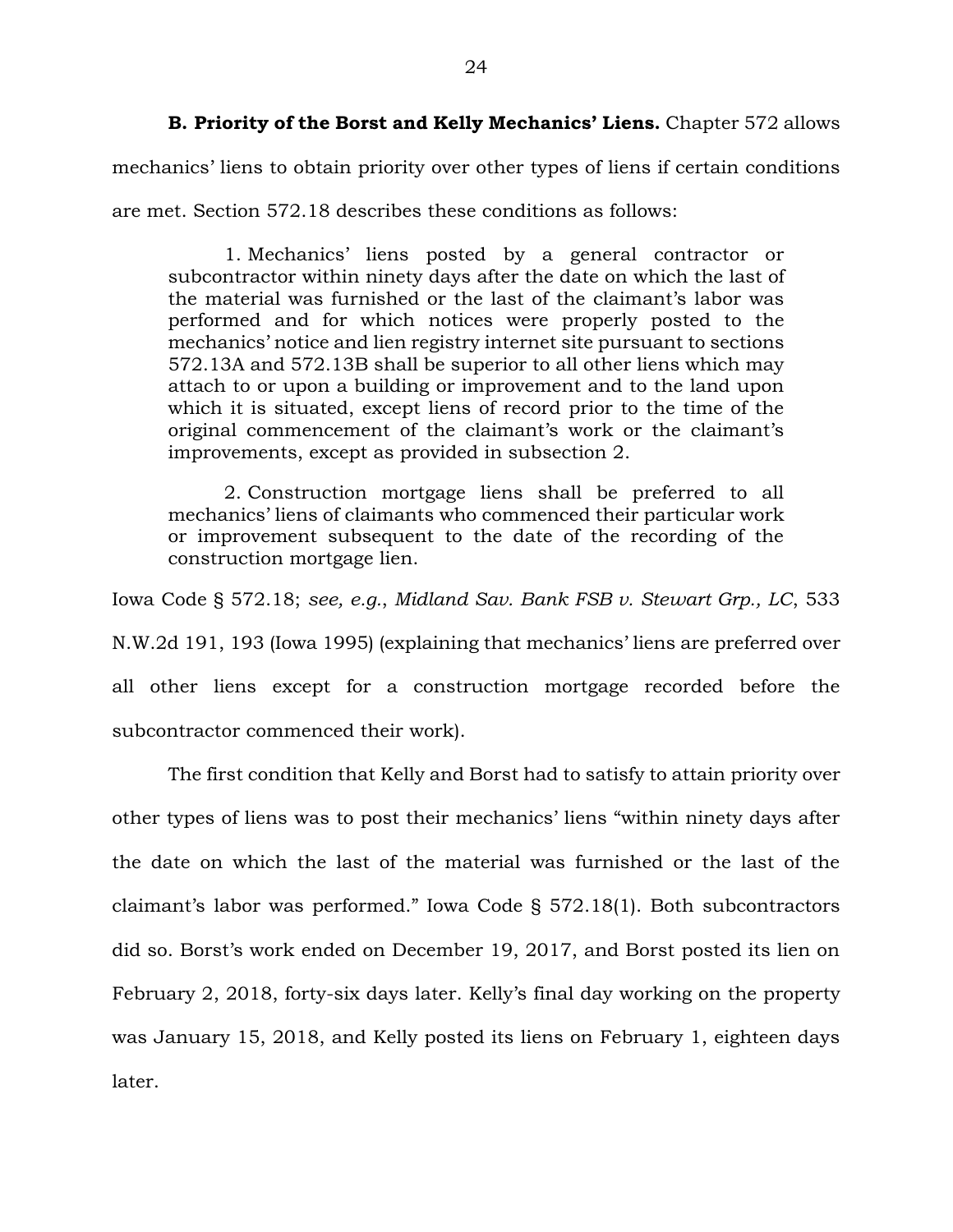Next, Borst's and Kelly's notices of commencement and preliminary notices had to be "properly posted" to the MNLR website. *Id.* We have already determined that this occurred.

Finally, the subcontractors had to commence their work on the properties before FAC recorded its mortgages in order to get priority over FAC. *See id.* §§ 572.18(1)–(2). Borst started work on July 3, 2017. Kelly started sometime in September 2017. FAC's earliest mortgages were not recorded until November 13, 2017, well after the subcontractors had begun their work. That being so, Borst's and Kelly's mechanics' liens have priority over FAC's inferior mortgages.<sup>5</sup>

**C. Response to the Dissent.** The dissent argues that the phrase "commencement of the work" as used in the second sentence of Iowa Code section 572.13A(2), refers to *commencement of that subcontractor's work*. This argument avoids some of the possible absurdities discussed in part IV.A above. No longer would the subcontractor potentially be required to file the notice of commencement of work before arriving at the project or even being hired. But it creates other problems.

For one thing, when the same term is used repeatedly in the same statute, we normally give it the same meaning each time. *See, e.g.*, *State v. Paye*, 865 N.W.2d 1, 7 (Iowa 2015); *State v. Sewell*, 960 N.W.2d 640, 643 (Iowa 2021). It would be very odd for every other use of "commencement of work" or

<sup>5</sup>Mechanics' liens have long been given this preference in Iowa. *See, e.g.*, *Nw. Nat'l Bank of Sioux City v. Metro Ctr., Inc.*, 303 N.W.2d 395, 398 (Iowa 1981) (applying the 1979 version of Iowa Code section 572.18 and stating that "the mechanic's lien arises upon furnishing of labor or material; not upon its filing").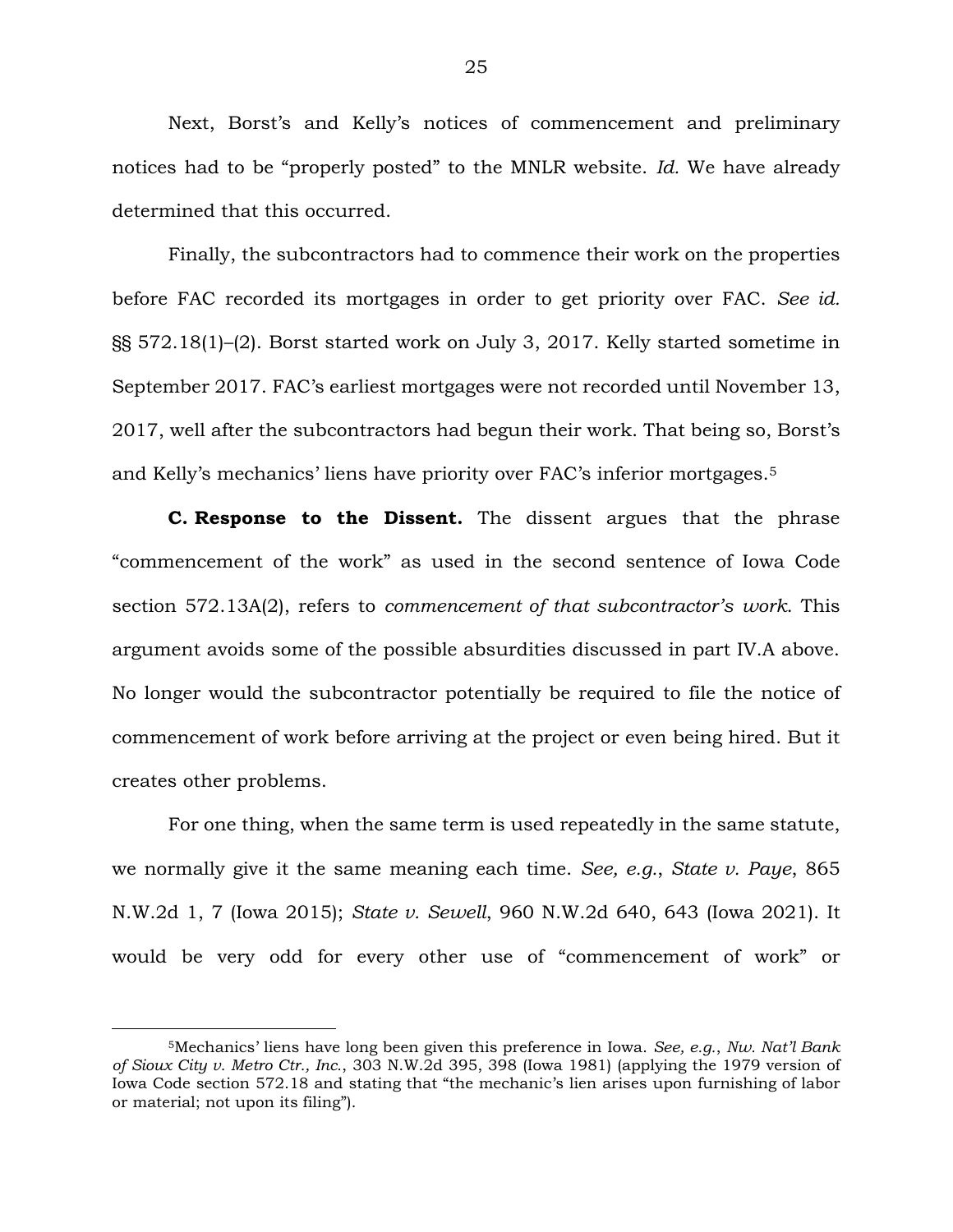"commencement of the work" to be referring to the commencement of the work *as a whole*, and this use alone to be referring to only that subcontractor's work. Let us quote again Iowa Code section 572.13A(2):

If a general contractor or owner-builder fails to post the required notice of *commencement of work* to the mechanics' notice and lien registry internet site pursuant to subsection 1, within ten days of *commencement of the work* on the property, a subcontractor may post the notice in conjunction with the posting of the required preliminary notice pursuant to section 572.13B. A notice of *commencement of work* must be posted to the mechanics' notice and lien registry internet site before preliminary notices pursuant to section 572.13B may be posted.

(Emphasis added.) Under the dissent's interpretation, "commencement of work" as used in the first and second sentences refers to something totally different from "commencement of the work" as used in the first sentence. That is implausible.

Note also the use of the definite article, i.e., "the work," rather than a possessive, i.e., "its work." *Id.* If anything, that helps clarify that the statute is referring to *the overall work* on the property, rather than a specific entity's work. In section 572.18, subsection 1, when the legislature wanted to refer to the subcontractor's commencement of their own work, it used the qualifying phrase "the claimant's work or the claimant's improvements." *Id.* § 572.18(1). In subsection 2, when the legislature again wanted to refer to a subcontractor's commencement of their own work, it used the qualifying phrase "their particular work or improvement." *Id.* § 572.18(2). No qualification here.

Furthermore, under the dissent's interpretation, any notice of commencement of work has to be filed by the subcontractor within ten days of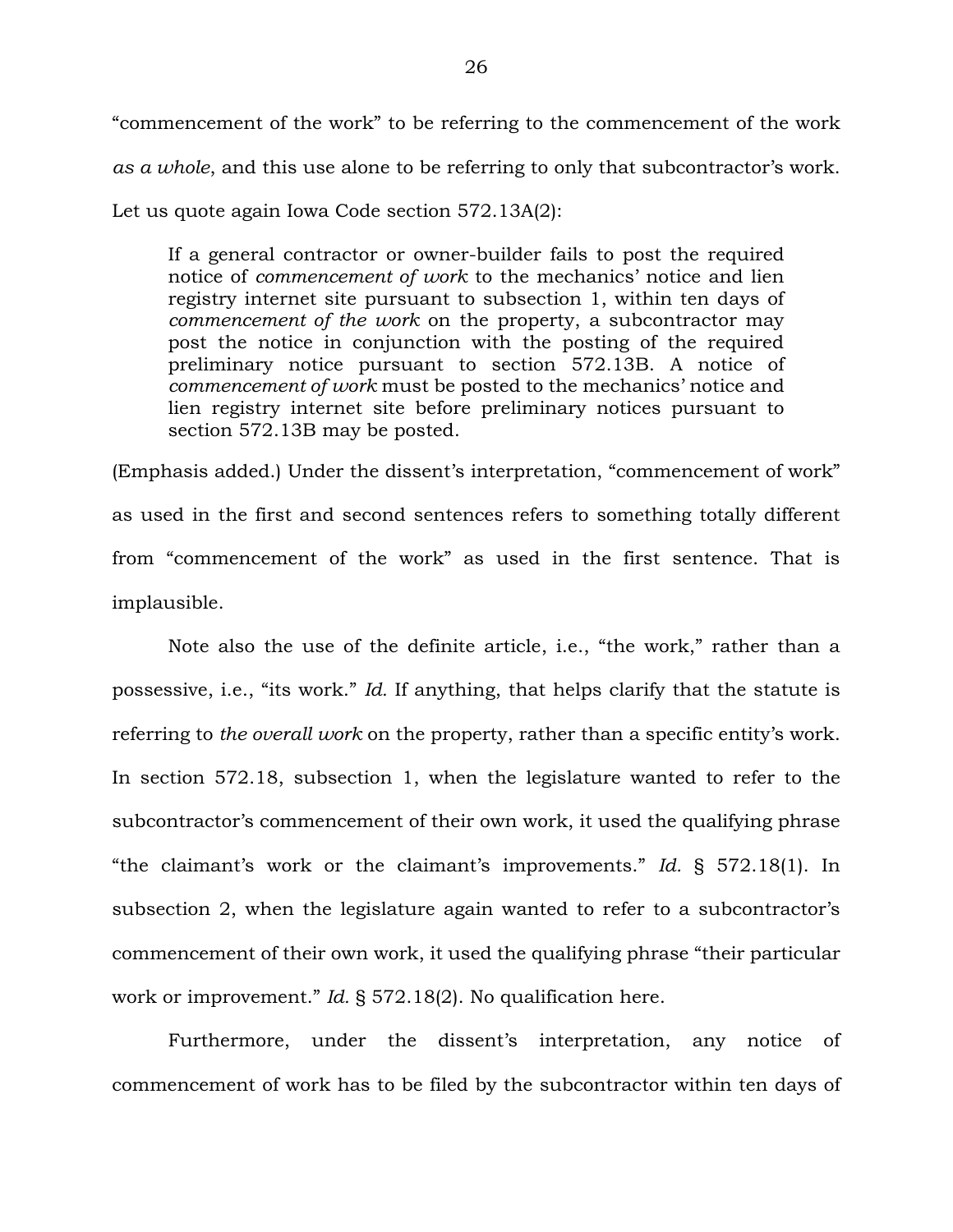the subcontractor's commencement of their work. But it also has to be filed "in conjunction with the posting of the required preliminary notice." *Id.* § 572.13A(2). So subcontractors would have to regularly check the MNLR before furnishing anything to a residential jobsite, no matter how minor. If no notice of commencement of work appeared in the search, the subcontractor would need to file both a notice of commencement of work *and* a preliminary notice immediately. Subsequent subcontractors would not be so time-limited in their filing of the preliminary notice since they would not be subject to the "in conjunction with" requirement. That seems inequitable.

Moreover, the dissent's interpretation fails to harmonize and give effect to *both* Iowa Code section 572.13A(1) *and* section 572.13B(1). The former states, "A notice of commencement of work is effective only as to any labor, service, equipment, or material furnished to the property subsequent to the posting of the notice of commencement of work." *Id.* § 572.13A(1). The latter states, "A preliminary notice posted before the balance due is paid to the general contractor or the owner-builder is effective as to all labor, service, equipment, and material furnished to the property by the subcontractor." *Id.* § 572.13B(1). As we have already discussed, the logical way to reconcile the two provisions is to conclude that the former provision applies to contractors (since the preceding sentence talks about the contractor or owner-builder's duty to post the notice of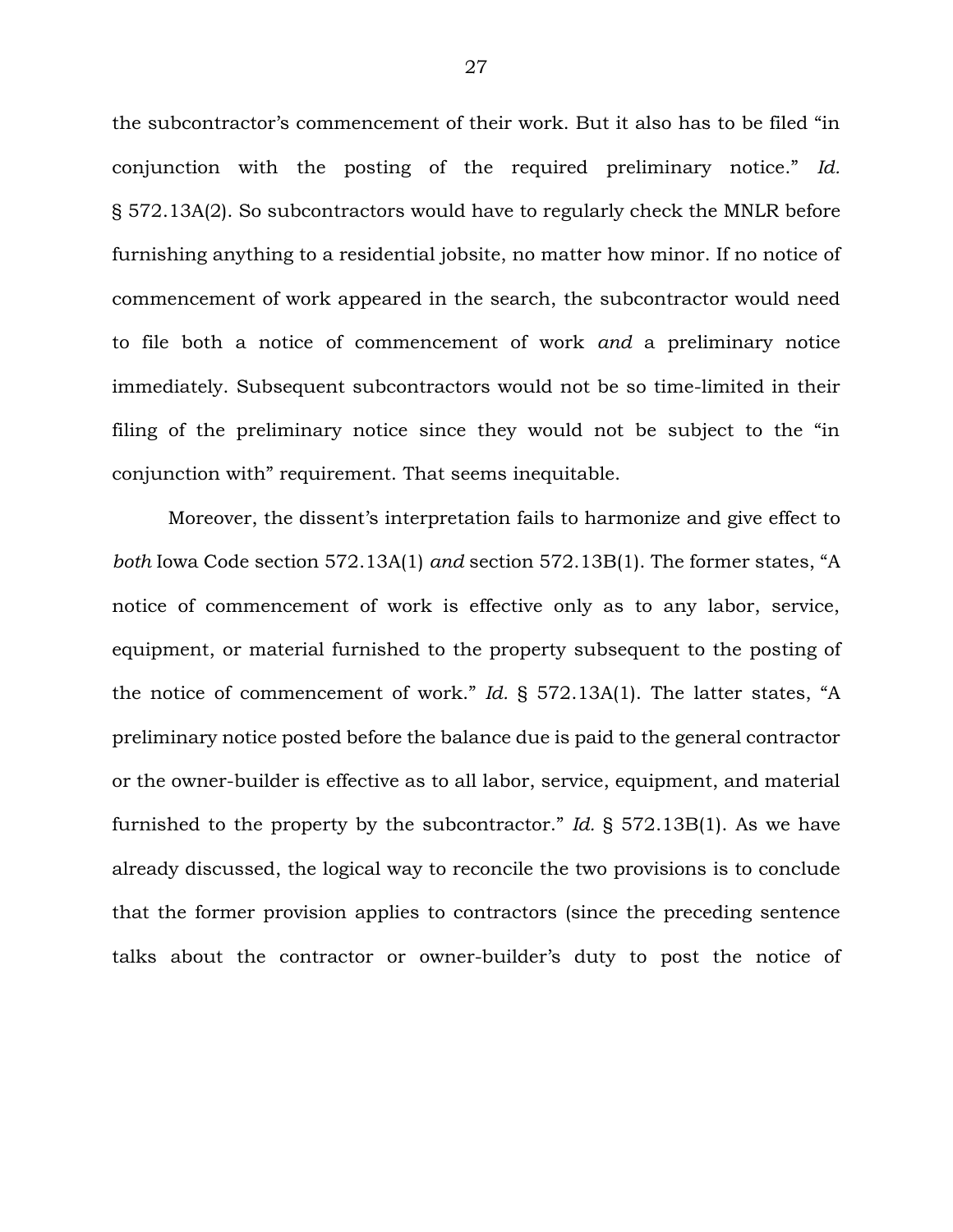commencement of work), whereas the latter provision applies to subcontractors. The dissent gives no effect to the latter provision.<sup>6</sup>

Additionally, the dissent's interpretation still leaves some of the absurdity in place. What if the overall work and the subcontractor's work begin at the same time, as can often happen? Once again, the subcontractor won't know if the contractor/owner-builder failed to do what it was supposed to do until the ten days have passed, at which point it would be too late for the subcontractor to file.

Finally, it's notable that the Iowa Practice treatise rejects the dissent's reading of section 572.13A(2) and agrees with ours. According to that treatise:

If a general contractor or owner-builder fails to post the required notice of commencement of work to the mechanics' notice and lien registry internet Web site pursuant to I.C.A. § 572.13B(1) within 10 days of commencement of the work on the property, a subcontractor may post the notice in conjunction with the posting of the required preliminary notice. A notice of commencement of

<sup>6</sup>The dissent worries about disparate treatment between contractors and subcontractors if the scope-of-the-lien provision in Iowa Code section 572.13A(1) applies only to contractors and not subcontractors. Again, the dissent overlooks the fact that the preceding sentence applies only to contractors and also overlooks the fact that its interpretation gives no effect to the scope-of-the-lien provision in section 572.13B(1).

In any event, there is no disparate treatment. It is the responsibility of *the contractor* to post the notice of commencement of work. *See id.* § 572.13A(1) ("[A] general contractor . . . shall post a notice of commencement of work . . . ."). This notice doesn't identify any particular subcontractors but gives notice that there are or will be subcontractors on the job. This notice contains information that should be readily available to the *contractor*—i.e., the name and address of the owner and the date of commencement of the overall work—but that may not be readily available to a subcontractor. *See id.* § 572.13A(1)(*a*), (*e*). Thus, it is fair for the *contractor* to have its lien potentially impacted if it doesn't do what it is supposed to do.

By contrast, a subcontractor "may post" the notice of commencement of work if the contractor fails to do so. *See id.* § 572.13A(2). The subcontractor's lien also may be affected by a delay in the posting of the notice of commencement of work, but the effect is only indirect because the subcontractor can't post a preliminary notice until there is a notice of commencement of work on file. *See id.* § 572.13B(3)(*a*) (stating that the subcontractor's lien is enforceable only to the extent of the balance due the contractor "at the time of the posting of the preliminary notice"). It is fair and reasonable for the effect on the subcontractor's rights to be secondary because the subcontractor's responsibility is secondary.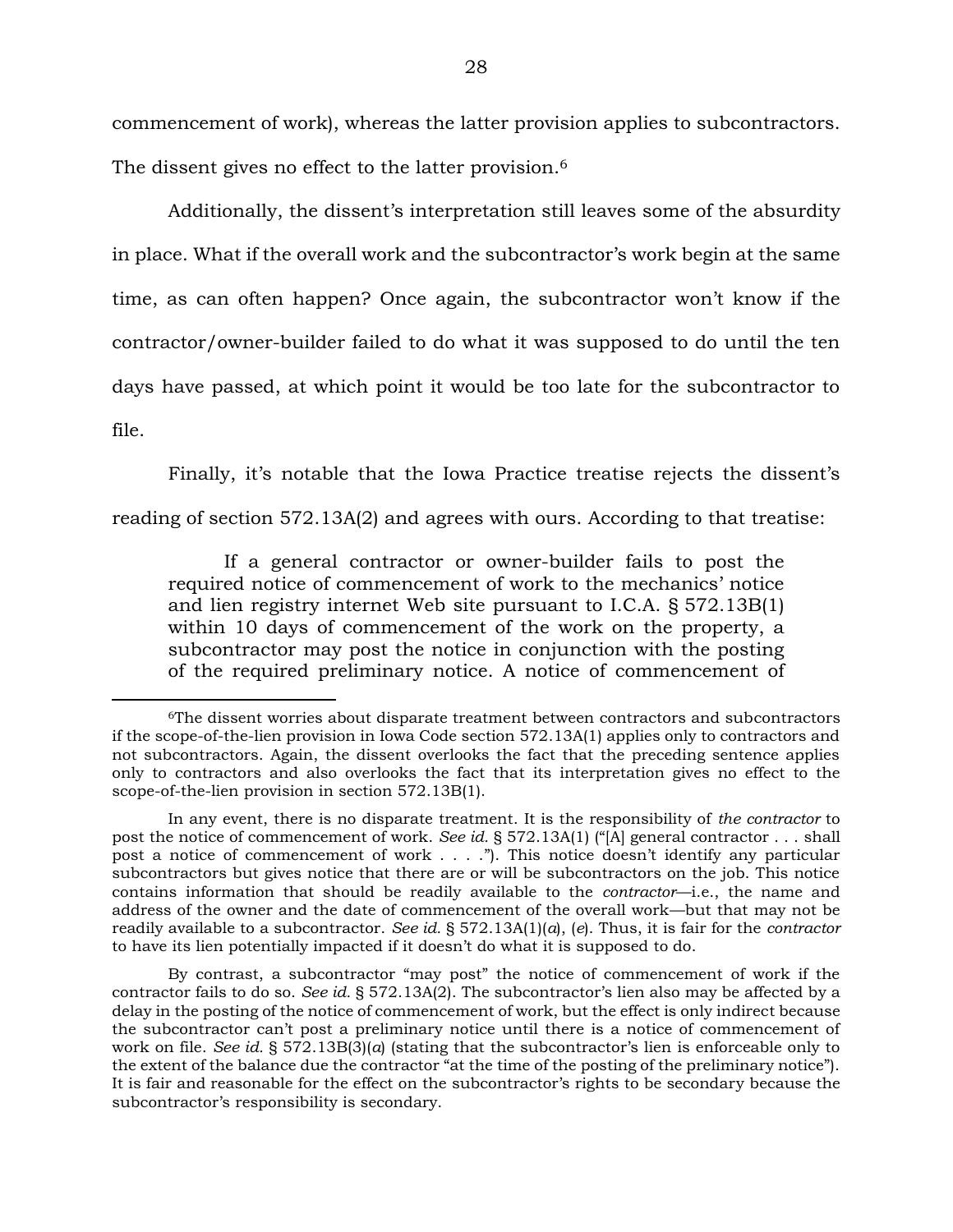work must be posted to the mechanics' notice and lien registry internet website before preliminary notices pursuant to I.C.A. § 572.13B may be posted.

10 Barry A. Lindahl, *Iowa Practice Series: Civil Practice Forms* § 61:3, at 717 (2022 ed. 2022); *see also id.* § 61:3, at 718 ("A general contractor who fails to provide the required notice is not entitled to a lien and remedy provided by this chapter."). The citation to section 572.13B(1) is a technical error; it should be section 572.13A(1). But substantively, the treatise agrees with our view that the second comma is the one that does the work. The treatise also agrees that the "effective" language in that section applies to the general contractor. *Id.* § 61:3, at 717.

We respectfully decline to adopt the dissent's views.

**D. Admissibility of FAC's Loan Payoff Statements.** We now address the evidentiary issue raised by the cross-appeal. Dostal Developers and Randy Dostal contend that the loan payoff statements created by FAC's sub-servicer and offered into evidence through an FAC employee were inadmissible hearsay. The district court, however, admitted the payoff statements under the business records exception. When the court of appeals considered this issue on appeal, it determined that any error in admitting the records would have been harmless because FAC's Mark Thomas "testified without objection to the figures contained in the documents before the documents were offered or admitted."

We question whether Thomas actually testified to the figures contained in the documents "without objection." This was a trial to the court. In the course of attempting to lay foundation for the admission of each of the five payoff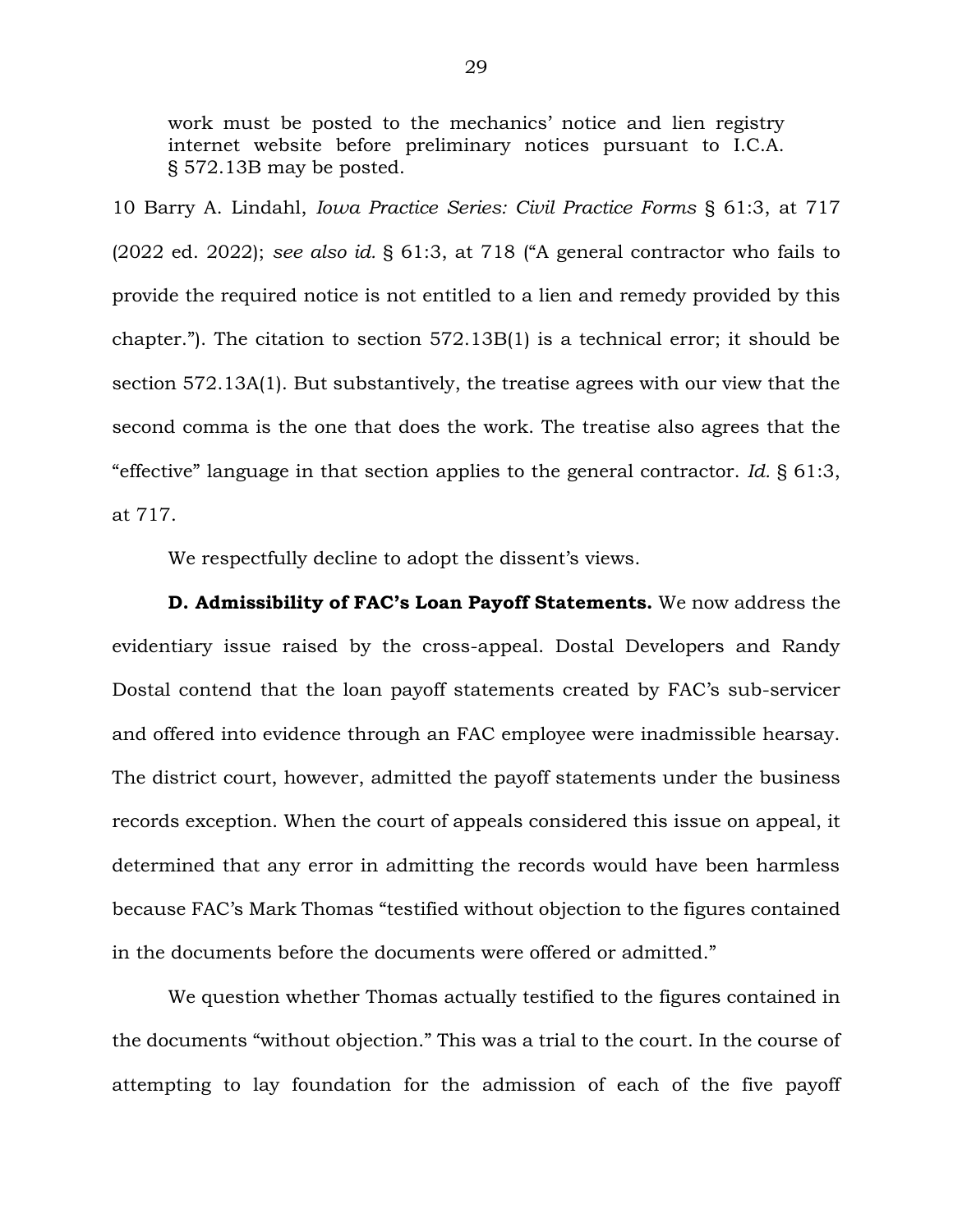statements, FAC's attorney asked Thomas to describe the contents of each such statement, including unpaid principal and interest. This occurred without objection. But when FAC tried to offer the statements themselves into evidence, the Dostal parties objected. Although the better practice would have been to object to testimony about the contents of exhibits that were not yet in evidence, we are not prepared to accept the court of appeals' characterization of the situation as a waiver, at least with a bench trial. So, we turn to the merits.

FAC argues the payoff statements were properly admitted anyway under Iowa Rule of Evidence 5.803(6) as business records. In the proceedings below, the Dostal parties objected on the ground the statements were prepared for litigation purposes rather than in the ordinary course of business.

We disagree. The record shows that FAC's loan sub-servicer, BSI, routinely furnished these types of payoff statements per FAC's request. Thomas explained, "It's the standard practice for how we order payoffs when we, the lender, want to know what is outstanding on the loans." He confirmed it was "the regular practice of FAC to get payoff statements to show the balance of a loan at any given time." So while these particular statements may have been *requested* for litigation purposes, from the standpoint of the party that *prepared* them (BSI) they were ordinary business records. *See, e.g.*, *U.S. Bank Tr., N.A. v. Jones*, 925 F.3d 534, 537–38 (1st Cir. 2019) (Souter, J.) (upholding the admission under the business records exception of a computer printout that contained an account summary and a list of transactions related to the loan); *Deutsche Bank Nat'l Tr. Co. v. de Brito*, 235 So. 3d 972, 975–76 (Fla. Dist. Ct. App. 2017) (finding that a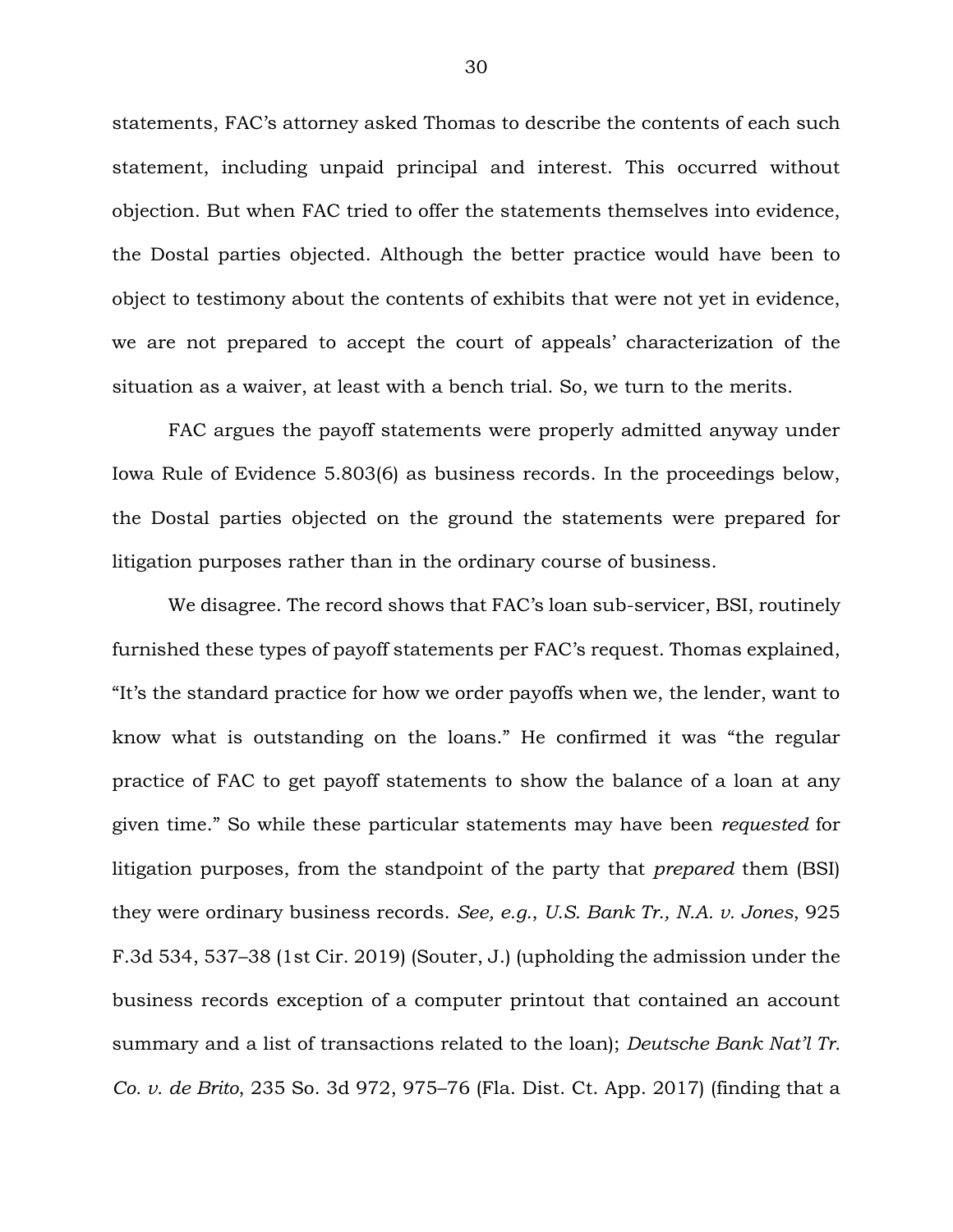payoff printout from a third-party vendor should have been admitted into evidence under the business records exception); *Beal Bank, SSB v. Eurich*, 831 N.E.2d 909, 913 (Mass. 2005) ("Clearly, EPS, as the bank's servicing agent, had a business duty accurately to maintain such records for the bank. Given EPS's obligation to maintain these records, and the bank's reliance on such records, the judge was warranted in finding that the two computer printouts were made in good faith and in the regular course of business.").

#### **V. Conclusion.**

For the foregoing reasons, we affirm the decision of the court of appeals. We reverse the district court on the issue of Randy Dostal's personal liability but affirm it in all other respects. The case is remanded for further proceedings consistent with this opinion.

# **DECISION OF COURT OF APPEALS AFFIRMED; DISTRICT COURT JUDGMENT AFFIRMED IN PART AND REVERSED IN PART ON APPEAL, AFFIRMED ON CROSS-APPEAL.**

Christensen, C.J., and Appel and Waterman, JJ., join this opinion. McDermott, J., files a dissenting opinion, in which McDonald and Oxley, JJ., join.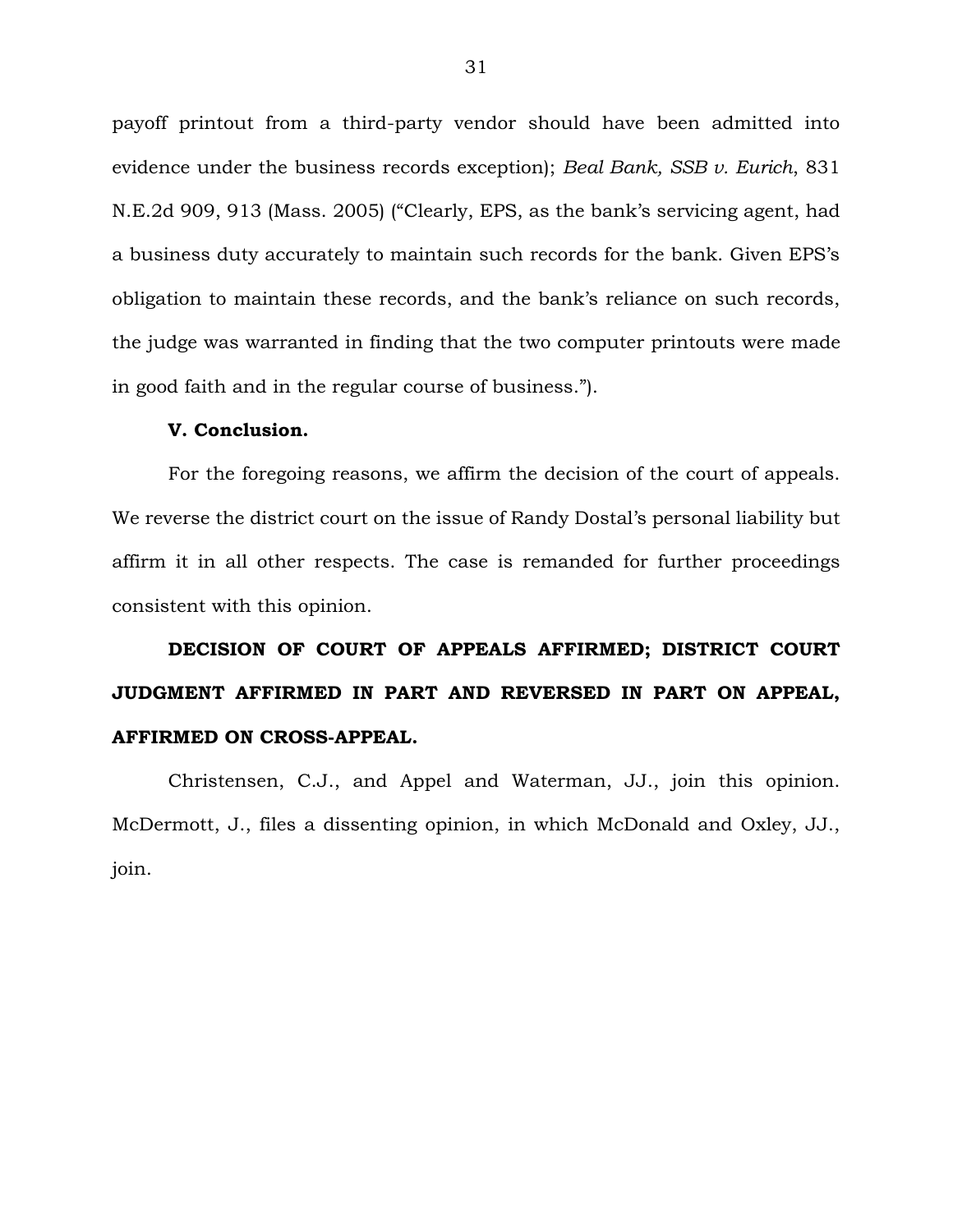#20–0972, *Borst Bros. Constr., Inc. v. Thomas Dostal Devs., Inc.*

#### **McDERMOTT, Justice (dissenting).**

I respectfully dissent from the majority's holding that the mechanics' liens have priority over the bank's construction mortgages in this case. I disagree with the majority's interpretation of the mechanic's lien recording statutes found in Iowa Code sections 572.13A and 572.13B (2018), and would hold that the required notices in this case weren't properly posted and thus the subcontractors' mechanics' liens are subordinate to the bank's construction mortgages.

As the majority correctly recites, section 572.13A, subsection 1 requires a general contractor or owner-builder who has contracted with a subcontractor to post a "notice of commencement of work" to the mechanic's notice and lien registry website "no later than ten days after the commencement of work on the property." *Id.* § 572.13A(1). The statute continues: "A notice of commencement of work is effective only as to any labor, service, equipment, or material furnished to the property subsequent to the posting of the notice of commencement of work." *Id.* 

Dostal Developers, the owner-builder, failed to post a notice of commencement. Section 572.13A, subsection 2 spells out the requirements for subcontractors to file mechanics' liens when the general contractor or ownerbuilder doesn't file a notice of commencement:

If a general contractor or owner-builder fails to post the required notice of commencement of work to the mechanics' notice and lien registry internet site pursuant to subsection 1, within ten days of commencement of the work on the property, a subcontractor may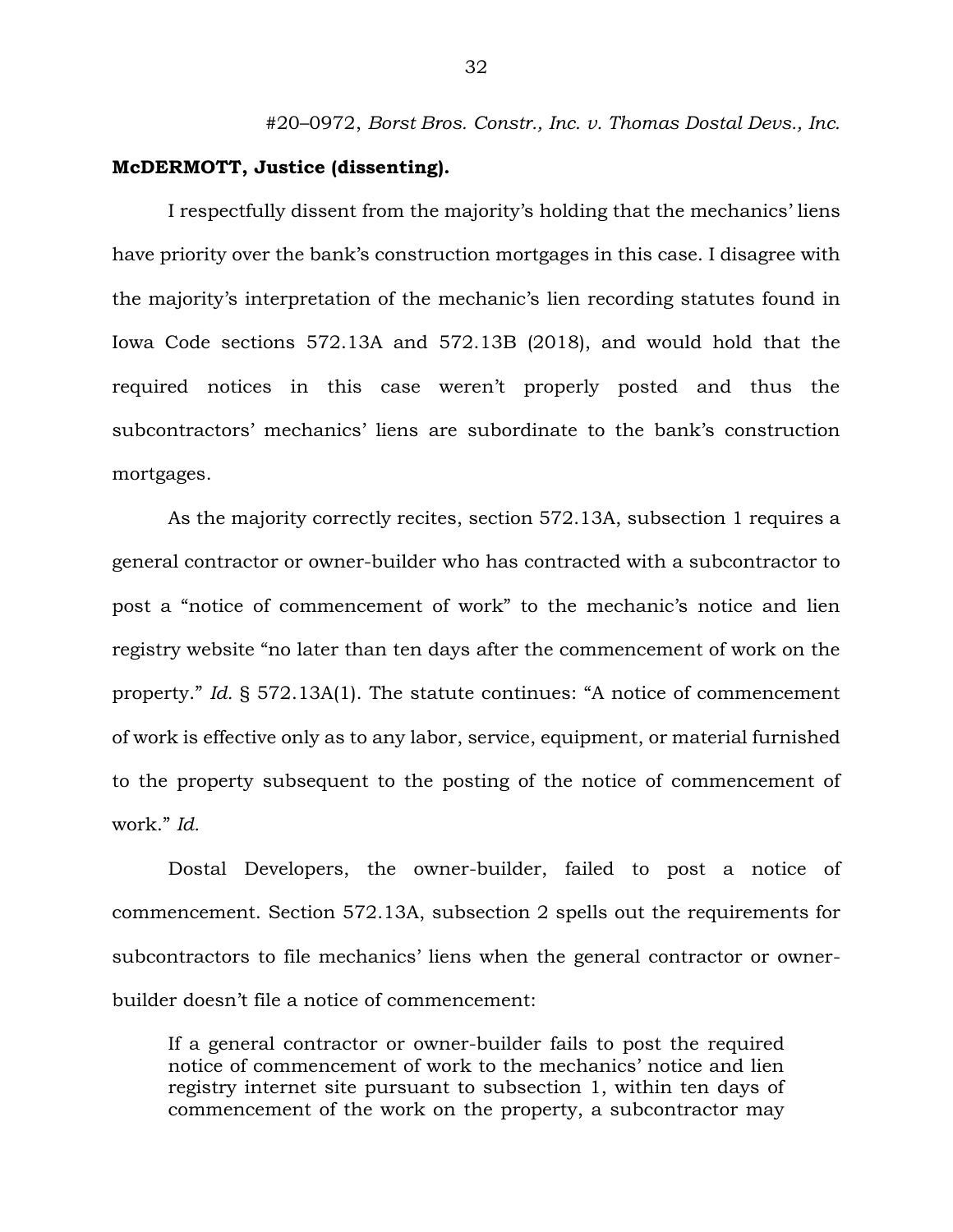post the notice in conjunction with the posting of the required preliminary notice pursuant to section 572.13B.

*Id.* § 572.13A(2).

Both the majority and I read the sentence as an "if-then" statement (also known as a "conditional" sentence); we just disagree on where the unwritten, implied "then" goes. I believe the sentence must be read as follows: "*If* a general contractor or owner-builder fails to post the required notice of commencement . . . pursuant to subsection 1, [*then*] within ten days of commencement of the work on the property, a subcontractor may post the notice in conjunction with the posting of the required preliminary notice." *Id.* (emphasis added). The majority's reading places the implied "then" later: "*If* a general contractor or owner-builder fails to post the required notice of commencement . . . pursuant to subsection 1, within ten days of commencement of the work on the property, [*then*] a subcontractor may post the notice in conjunction with the posting of the required preliminary notice." *Id.* (emphasis added).

The phrase "within ten days of commencement of the work on the property" is set off by commas on both sides. *Id.* The majority's reading more or less ignores the comma between "subsection 1" and "within ten days." Such a reading thus treats the phrase set off by commas as simply providing more information about the requirements of subsection 1. But that's already achieved by the sentence's explicit reference to it: "pursuant to subsection 1." *Id.* Subsection 1, as we know, requires the posting within ten days of commencement. *Id.* § 572.13A(1). The legislature had no need to repeat the particular detail that subsection 1 included a ten-day deadline.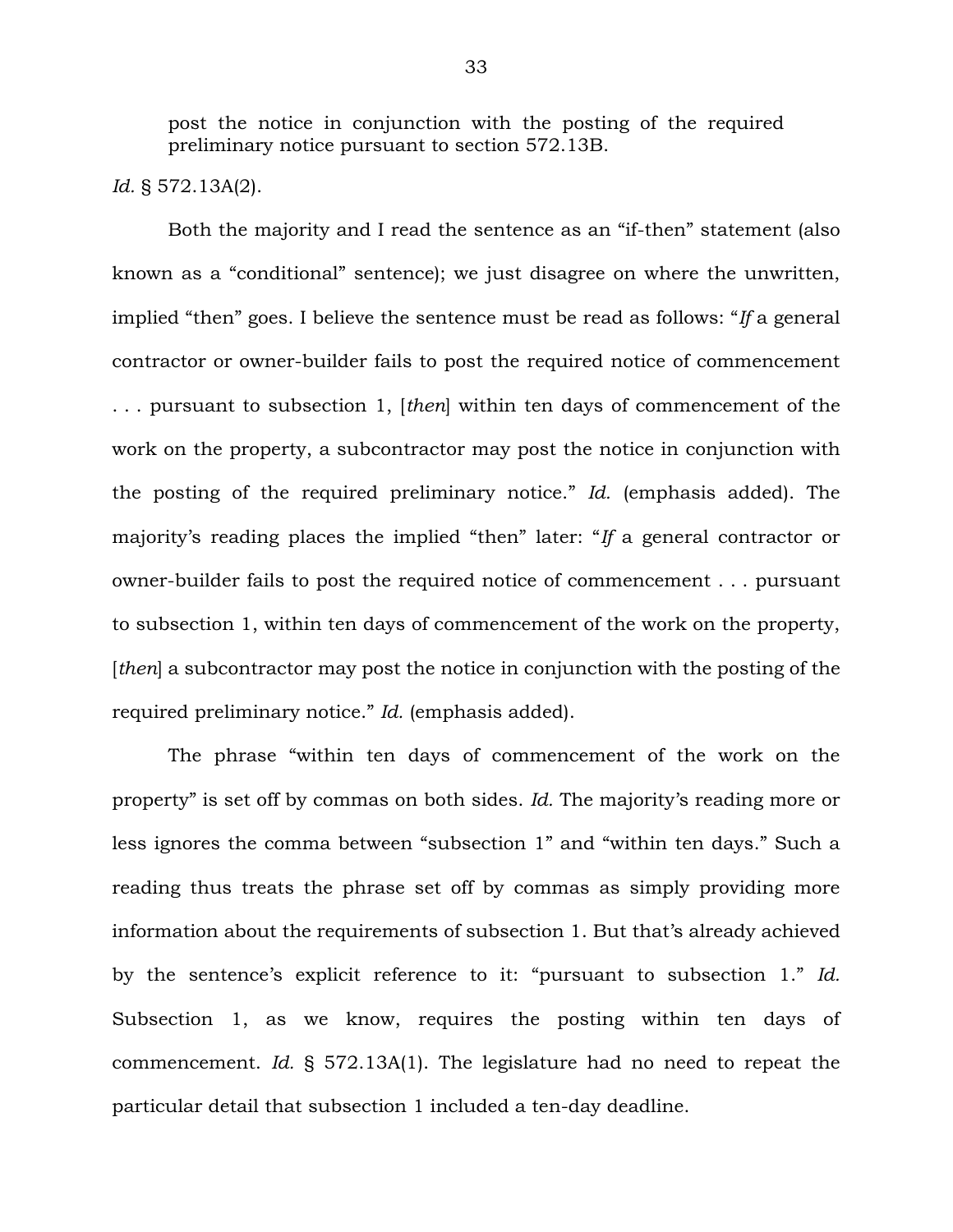Conversely, if we read the sentence in a way that gives effect to the comma, the phrase "within ten days of commencement of the work on the property" does some work in the sentence: it imposes a deadline on the subcontractor to post the notice of commencement if the general contractor or owner-builder didn't already. The majority's reading suggests that there's no deadline; the subcontractor could post the notice of commencement months, or potentially years, after starting its work on the project without consequence. By reading the phrase "within ten days of commencement of the work on the property" as establishing a deadline tied to the subcontractor's actual start of work on the project, the "notice of commencement" actually gives meaning to the word *commencement*.

The majority also reads "the work" in section 572.13A, subsection 2 to refer only to the general contractor's or owner-builder's work, not the subcontractor's *own* work. On this, too, I disagree with the majority. The word "work" is used over twenty-five times in chapter 572. *See generally id.* ch. 572. It's not defined anywhere in the statute, but by context we see that it refers generally to furnishing labor or materials that improve the property, without regard to any particular person. For instance, Iowa Code section 572.2 sets forth the "persons entitled to lien" and refers to "work" by owners, owner-builders, general contractors, and subcontractors:

Every person who furnishes any material or labor for, or performs any labor upon, any building or land for improvement, alteration, or repair thereof, including those engaged in the construction or repair of any *work* of internal or external improvement . . . by virtue of any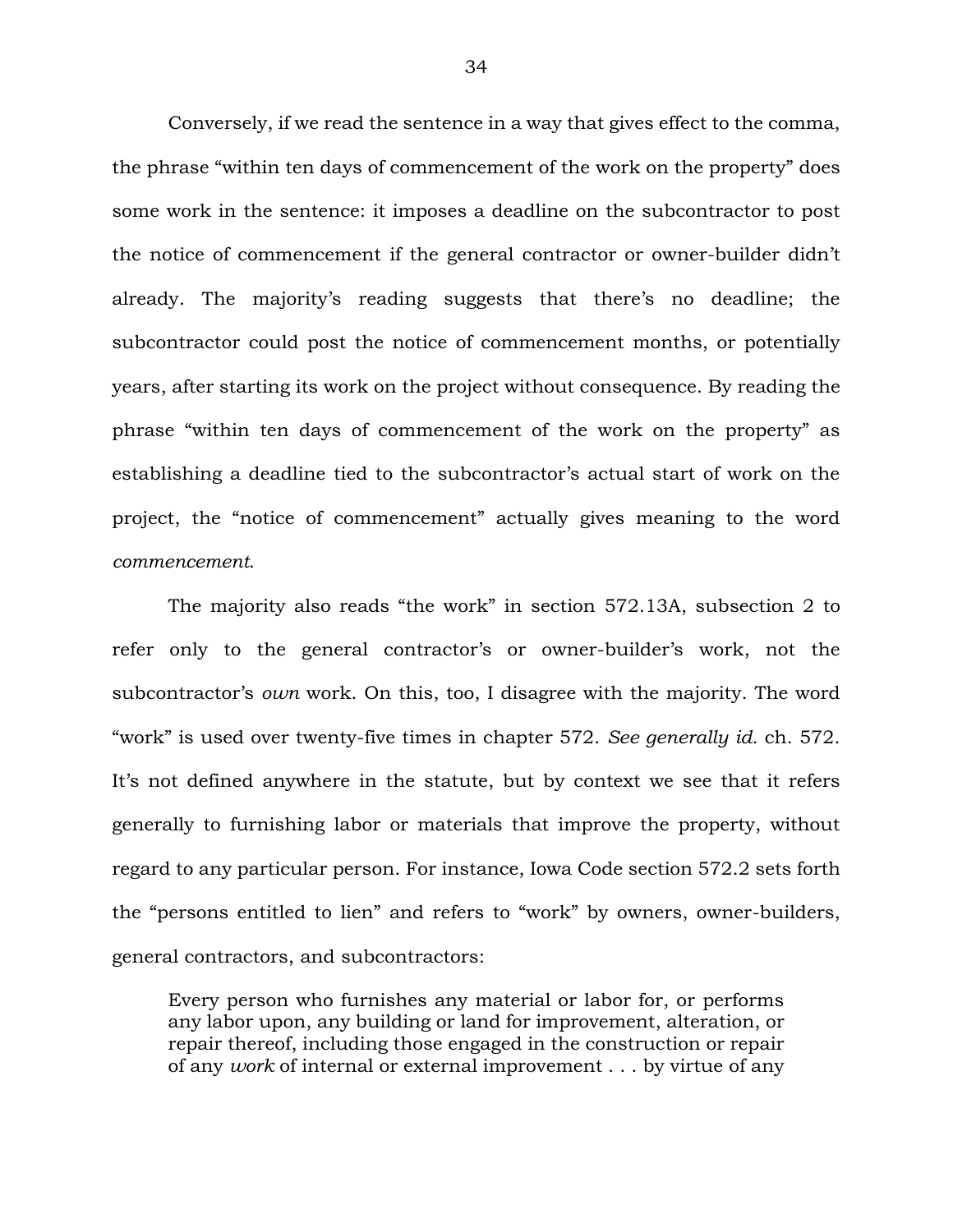contract with the owner, owner-builder, general contractor, or *subcontractor* shall have a lien upon such building or improvement.

Id. § 572.2(1) (emphasis added). The term "the work" in section 572.13A, subsection 2 can be, and makes most sense in context, applied with reference to the *subcontractor*'s work on the project. *Id.* § 572.13A(2). Such a reading also resolves the potential problem that the majority raises about a subcontractor needing to file the notice of commencement within ten days of the general contractor's or owner-builder's work on the project, which a subcontractor (particularly one hired for the project long after other work has started) might have no information about.

A notice of commencement of work posted to the mechanic's notice and lien registry website puts the world on notice that at least one subcontractor has performed (or is about to perform) work on the project that will trigger potential lien rights against the property. I disagree with the majority's suggestion that "[a] prudent lender can use self-protection methods" (including, for example, "requiring the borrower to bond the project") to guard against the prospect of unrevealed mechanic's lien claimants. If the statutory requirements are followed, a lender advancing funds on a project should be able to check the mechanic's notice and lien registry website to determine whether a notice has been filed and thus whether a mechanic's lien claimant might exist. A "notice and lien registry" that provides no notice of any potential lien isn't much of a "notice and lien registry." The majority's interpretation torpedoes an obvious benefit of the statute.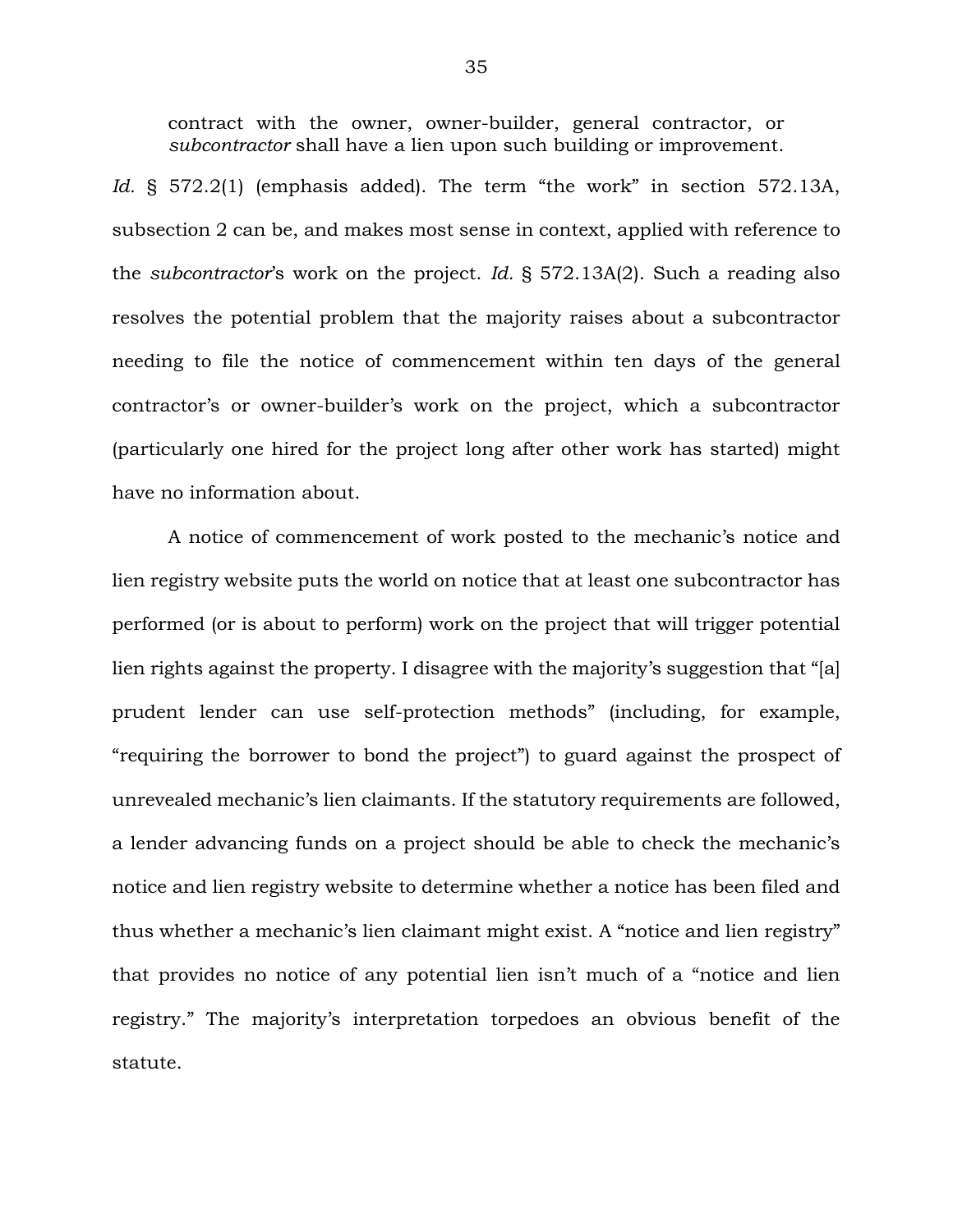Perhaps more importantly, as section 572.13A, subsection 1 states, a notice of commencement of work is only effective for labor or material furnished *after* the notice of commencement of work is posted. The majority points out that this particular sentence isn't restated in subsection 2, and from that concludes that the limitation applies only to general contractors and owner-builders. But I struggle to pull that from the text of the statute, considering that the sentence merely states: "A notice of commencement of work is effective only as to any labor, service, equipment, or material furnished to the property subsequent to the posting of the notice of commencement of work." *Id.* § 572.13A(1). The limitation, by my reading of section 572.13A, attaches to the notice of commencement irrespective of the party that filed it.

Besides running contrary to the text of section 572.13A, subsection 2, the majority's reading that this limitation applies only to general contractors and owner-builders but not to subcontractors would have a strange result. The notice of commencement requirement has a simple function: it discloses that a general contractor or owner-builder "has contracted or will contract with a subcontractor to provide labor or furnish material for the property." *Id.* § 572.13A(1). It announces, in other words, that as to the particular property at issue, at least one potential lien-exercising subcontractor exists. Under the majority's reading, there's no consequence to a subcontractor that fails to timely post the notice of commencement disclosing that it (a subcontractor) exists, but a general contractor or owner-builder that fails to timely post the same notice about a subcontractor suffers a consequence. Considering the subcontractor-disclosing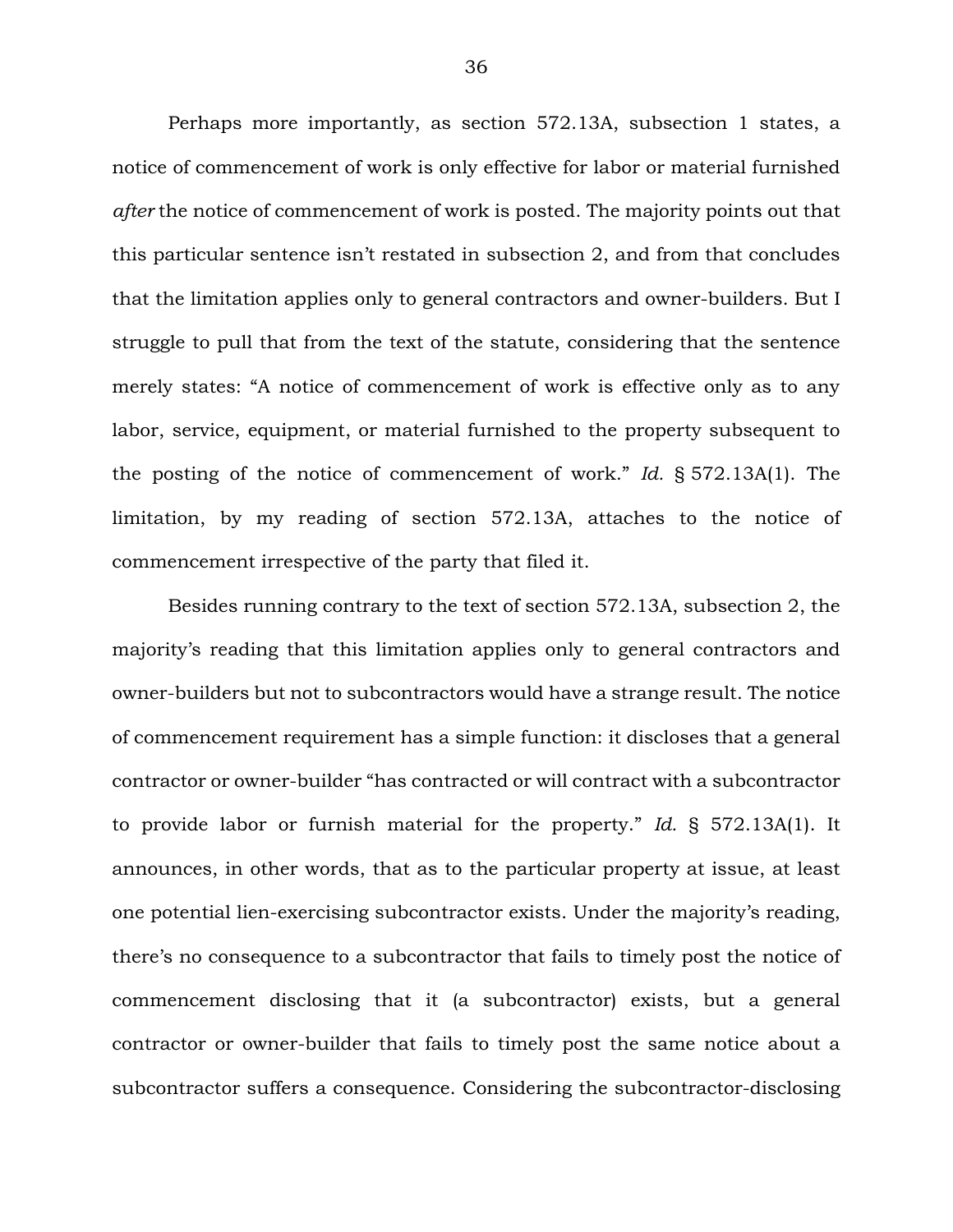aim of section 572.13A, the disparate treatment strikes me as contrary to both

text and logic.

Iowa Code section 572.18 grants mechanic's liens priority over other liens in certain circumstances. Section 572.18(1) describes those circumstances:

Mechanics' liens posted by a general contractor or subcontractor within ninety days after the date on which the last of the material was furnished or the last of the claimant's labor was performed *and for which notices were properly posted to the mechanics' notice and lien registry internet site pursuant to sections 572.13A and 572.13B*  shall be superior to all other liens which may attach to or upon a building or improvement and to the land upon which it is situated, except liens of record prior to the time of the original commencement of the claimant's work or the claimant's improvements, except as provided in subsection 2.

(Emphasis added.) Subsection 2 then states that construction mortgage liens have priority over all mechanic's liens whose claimants commenced their particular work after the date that the lender recorded its construction mortgage lien. *Id.* § 572.18(2).

For mechanics' liens to have priority over other liens, the mechanics' liens (1) must be posted within ninety days from when labor or materials were last provided and (2) notices must be "properly posted to the mechanics' notice and lien registry internet site pursuant to sections 572.13A and 572.13B." *Id.* § 572.18(1). Because Borst and Kelly failed to timely file a notice of commencement within ten days of beginning their work, notices were *not*  "properly posted to the mechanics' notice and lien registry internet site pursuant to sections 572.13A and 572.13B." *Id.* Their mechanics' liens thus should not have priority over Finance of America's construction mortgage under section 572.18, and I would reverse the district court's ruling that held to the contrary.